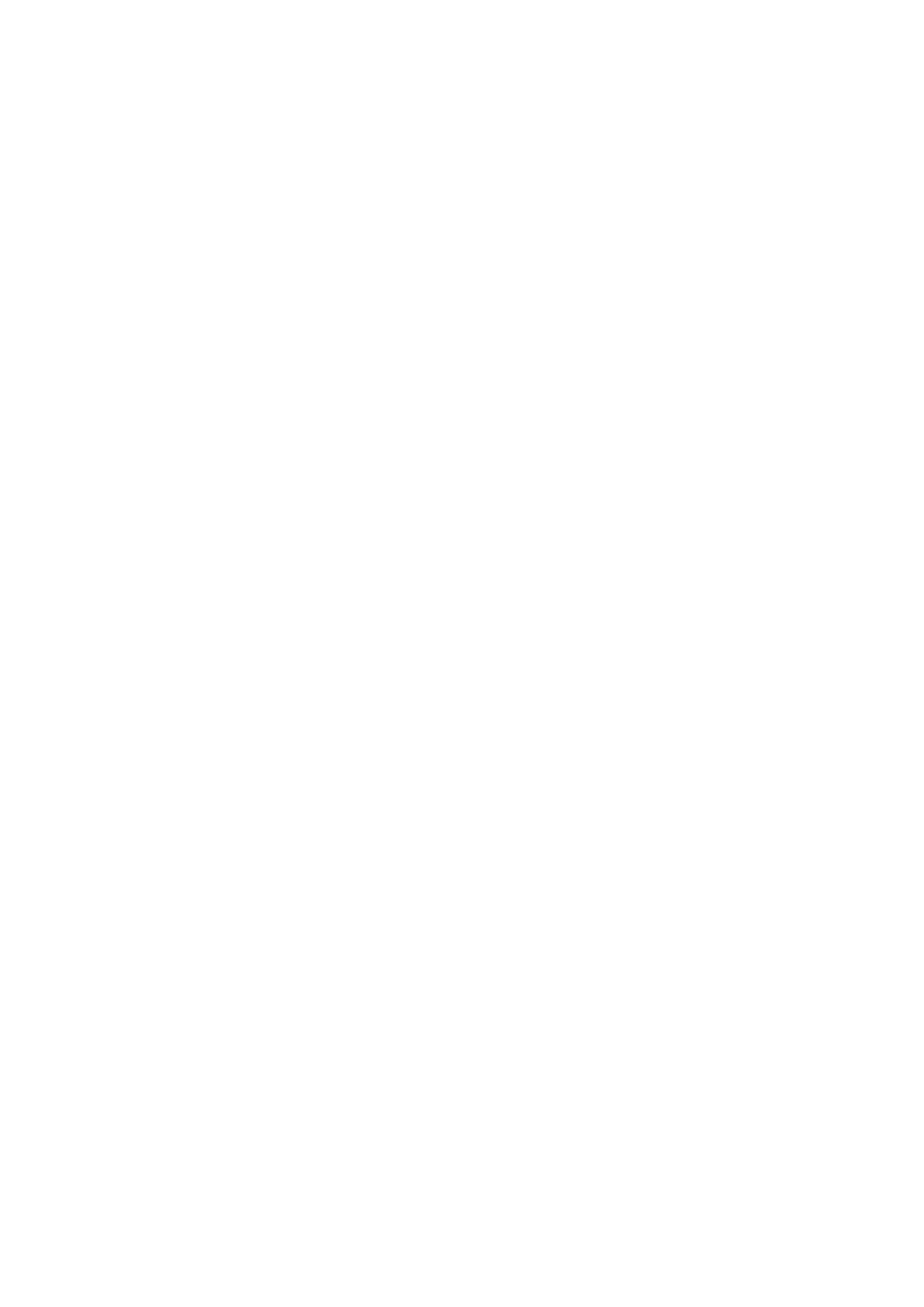## **Special Broadcasting Service Corporation**

| 1.1 |                                                  |  |
|-----|--------------------------------------------------|--|
| 1.2 |                                                  |  |
| 1.3 |                                                  |  |
|     | SECTION 2: OUTCOMES AND PLANNED PERFORMANCE  501 |  |
| 2.1 |                                                  |  |
|     |                                                  |  |
| 3.1 |                                                  |  |
| 3.2 |                                                  |  |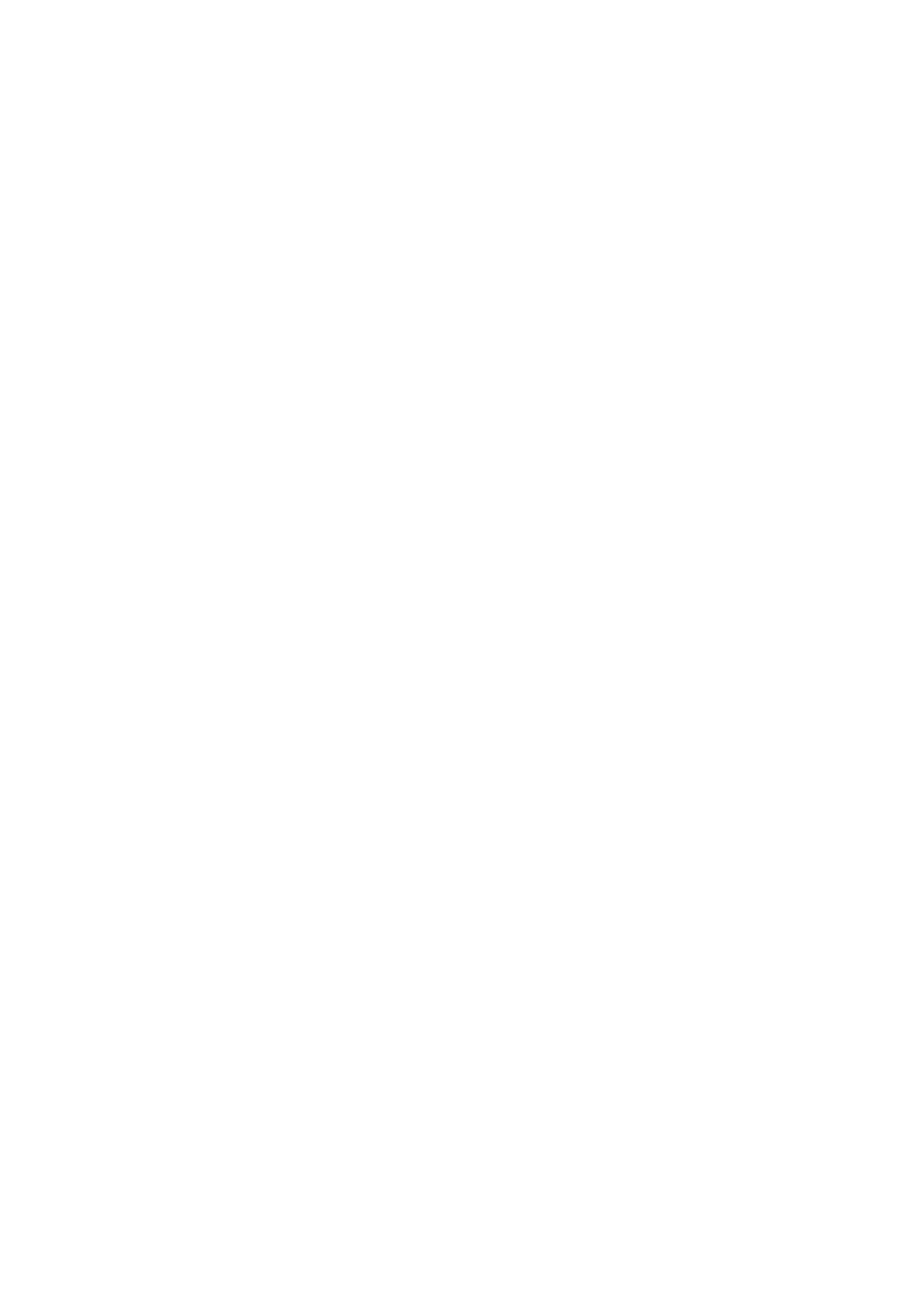## **Special Broadcasting Service Corporation**

## <span id="page-4-0"></span>**Section 1: Entity overview and resources**

## <span id="page-4-1"></span>**1.1 Strategic direction statement**

The Special Broadcasting Service Corporation (SBS) is a national broadcasting and media service that provides multicultural and multilingual television, radio and digital media services that inform, educate and entertain all Australians. SBS' purpose is to inspire all Australians to explore, respect and celebrate our diverse world, and in doing so, contribute to a cohesive society. SBS and its functions are guided by its Charter in section 6 of the *Special Broadcasting Service Act 1991* (SBS Act).

The SBS Charter, hybrid funding model, multiplatform content offering, and breadth of in-language services (more than 60 languages), set SBS apart from other Australian and global broadcasters and media providers. The network's unique position in the industry enables it to present compelling, distinctive and thought-provoking content that no other Australian media organisation provides.

Maintaining Australia as a vibrant, diverse and highly cohesive society is key to Australia's future success. SBS inspires social cohesion by exploring and celebrating both Australia's rich diversity and those common threads that make us uniquely Australian, as well as facilitating social and civic participation for those Australians who speak a language other than English.

Content creation (including in-house productions and commissioned programs), acquisition and curation are at the heart of achieving the SBS purpose. SBS creates content which explores issues and topics in a way that captures the interest and imagination of as many Australians as possible, with the objective of encouraging greater understanding of the value of a diverse and inclusive society. SBS is increasingly making the Australian stories it commissions available to more Australians in their preferred language by providing in-language subtitling and digital product features.

Through its multiplatform offerings across SBS television (including SBS main channel, SBS VICELAND, National Indigenous Television (NITV), SBS Food, and SBS World Movies), SBS Radio and digital platforms, such as SBS On Demand, SBS inspires a richer, deeper, understanding of Australia and the world around us. While audiences increasingly shift consumption from traditional linear broadcast television to digital platforms, SBS will continue to share content across all platforms — free-to-air television, radio and online so that it remains accessible and relevant to all Australians.

SBS is inherently multilingual. It is the most diverse multilingual media provider in the world, broadcasting in 60+ languages. SBS' offering has evolved rapidly since it was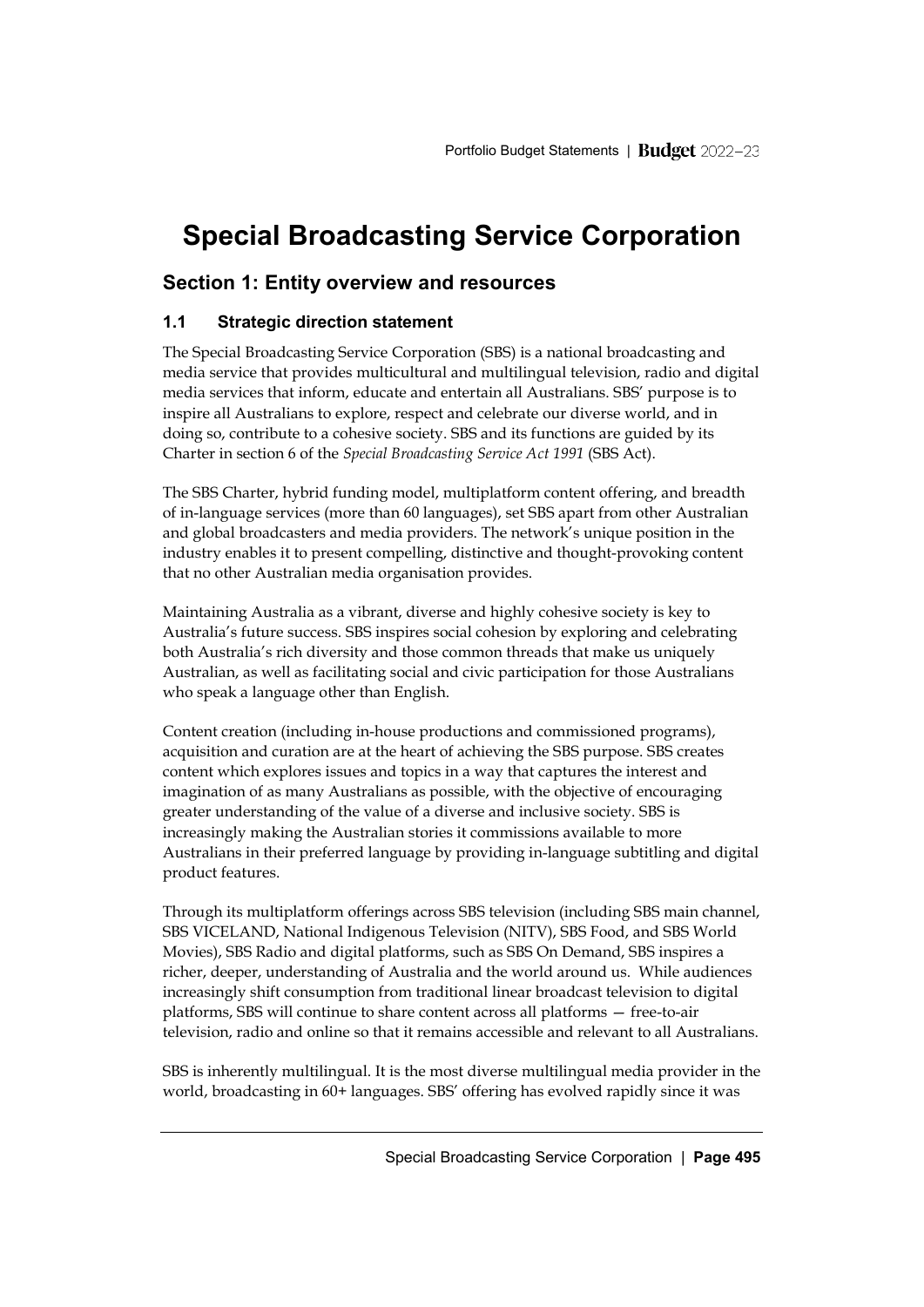established in 1975, supporting new migrants, and ensuring older Australians who speak a language other than English remain connected to Australian society. SBS' integrated languages strategy delivers news, information and entertainment across a range of platforms. It provides an end-to-end ecosystem supporting social cohesion for all Australians — from new arrivals to established communities, second- and thirdgeneration, and across generations.

Examples of the evolution of SBS' languages strategy include:

- Providing essential COVID-19 information in more than 60 languages throughout the pandemic, which has reached more than 11 million Australian unique visitors across SBS' in-language digital offerings. Most recently this has involved providing rapid antigen test instruction infographics in more than 50 languages through SBS language websites and social media presence.
- Launching Arabic, Simplified Chinese, Traditional Chinese, Hindi, Korean, and Vietnamese digital services on SBS On Demand. These collections include inlanguage log in and navigation, subtitled news and current affairs content, as well as subtitled dramas and documentaries, with subtitled content also available in the Punjabi language.
- The SBS Settlement Guide includes 'need-to-know' facts about settling in Australia and has content in more than 50 SBS Radio language services. It covers aspects of daily life, local culture, history, and government services.
- SBS News in Easy English, provides five daily news podcasts (Monday–Friday) per week in simple English, read slowly and accompanied by a transcript.

SBS' digital platforms play a pivotal role in engaging language audiences with Australian content – each language community has specific media consumption behaviours. SBS' comprehensive digital strategy is built on evidence, including quantitative research SBS conducted with Australians who speak a language other than English in their language to understand their needs. SBS' approach emphasises the importance of ensuring all SBS digital products (articles, audio, video across News, Health, Food and Entertainment) are designed for language users.

In late 2021-22, as part of accelerating its language offering, SBS will also launch a new channel — SBS WorldWatch — which will become the home for SBS عربي News and SBS 中文 News. These new SBS-produced television news services, launched first on SBS On Demand, provide communities with trusted coverage, context, and insight into the major national and international stories of the day in Arabic and Mandarin five nights per week.

SBS is also increasing the accessibility of its content in other ways to meet the needs of diverse Australia. SBS has long provided closed captioning which presents the audio component of television programs, presented as text on the screen, to support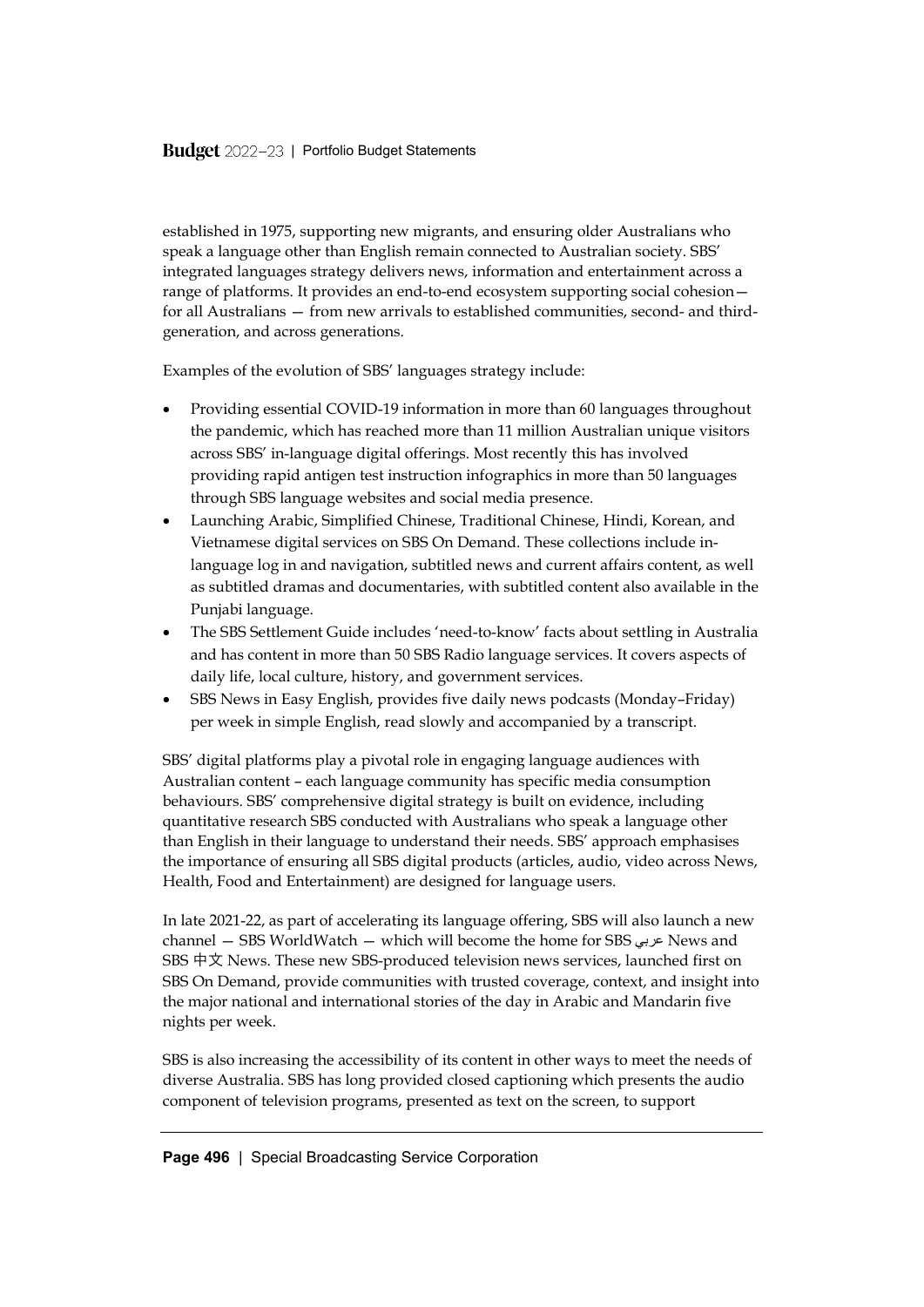Australians who experience hearing loss. In addition, SBS now provides audio description for blind or vision impaired audiences on a selection of programming across four television channels—delivered both terrestrially and via VAST (Viewer Access Satellite Television).

SBS' news and current affairs programming provides comprehensive and high quality reporting on global and domestic issues. Investment in digital news and current affairs is increasing audiences and enhancing SBS' reputation as one of Australia's most trusted news sources, delivered by a multiskilled team renowned for excellence in journalism. This has been particularly notable during the COVID-19 pandemic, as audiences come to SBS news services for trusted health information and analysis.

With extensive access to international program makers and suppliers, SBS will continue to acquire the best programming from around the world including in languages other than English. More content will be made available in languages other than English as more commissioned, locally produced content, flagship news and current affairs programs and NITV programming will be subtitled in multiple languages.

As part of SBS, NITV is the home of Indigenous storytelling, delivering Australia's only national Aboriginal and Torres Strait Islander television news service. Stories of youth, culture, languages, aspirations and children's learning are key components of NITV's content, and continue to provide a platform for First Nations voices and an important channel for communities to see themselves reflected on screen. With programs that inspire and instil pride, NITV drives greater education and understanding about Aboriginal and Torres Strait Islander peoples' heritage and culture amongst all Australians. NITV is broadcast free-to-air with national coverage, including through the Viewer Access Satellite Television (VAST) service, and with an extensive digital presence. SBS is also delivering more First Nations content across all its platforms, driving greater audiences for these stories.

SBS is unique internationally, delivering over 60 language services on radio and online, and dedicated digital music channels, to the 21 per cent of Australians who speak a language other than English at home.

SBS Radio communicates a diversity of views and perspectives to Australian audiences, using both traditional radio and digital delivery via app, podcast, dedicated webpages and social media. While migrants to Australia have access to homeland news and information via SBS WorldWatch, satellite television and the internet, SBS Radio continues to play a fundamental role in driving inclusion. It provides trusted, independent Australian news and information, celebrates cultures, and gives multicultural voices a key platform within the Australian community—all in the audiences' first language. SBS' language services have historically been referred to as 'the great translator' of life in Australia, and SBS continues this tradition with the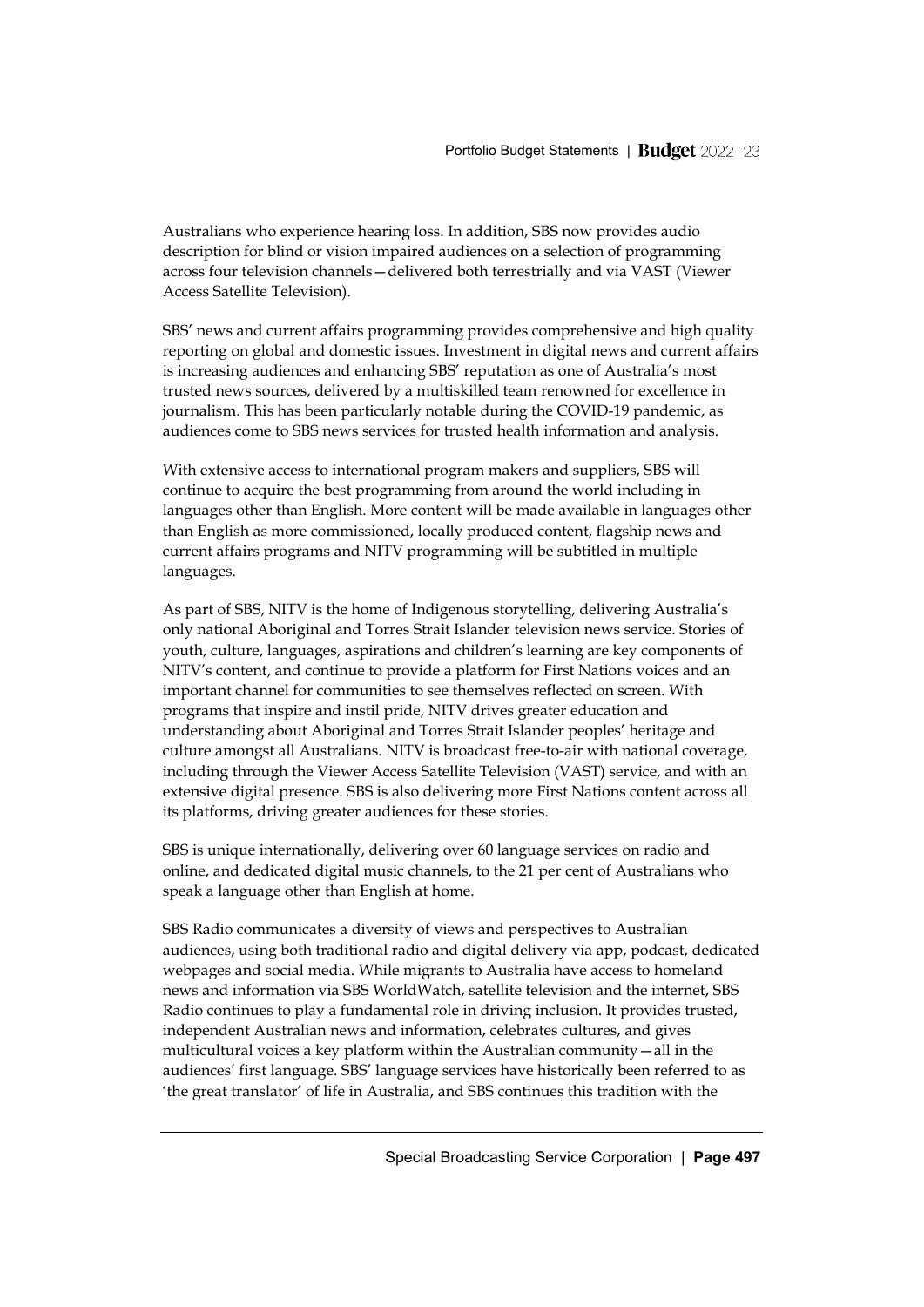broadcast and publication of the SBS Settlement Guide, which assists new migrants to navigate life in Australia. Throughout the course of the COVID-19 pandemic, SBS's ability to provide crucial information online via its one stop multilingual coronavirus portal in more than 60 languages has once again underlined its important place in multicultural Australia.

Through trusted relationships with culturally and linguistically diverse communities and increased reach through digital media, SBS facilitates participation in Australian social, cultural, economic and political discourse. Using these connections, SBS provides a trusted platform for debate and exploration of issues concerning multiculturalism, diversity and social cohesion.

In an increasingly competitive market, SBS will continue to explore commercial opportunities consistent with the SBS Act to generate returns that support the creation and commissioning of distinctive Australian content, and the continued delivery of quality and innovative services to all Australians. In 2021, SBS launched a Beyond 3% initiative which seeks to increase First Nations investment in Indigenous media platforms by media agencies. SBS will also continue to invest in its digital advertising capabilities to capitalise on the growing shift to digital content.

SBS has an ongoing commitment to improving workflows and finding more efficient ways to run its operations in order to direct as much of its available resources to the creation of content that delivers on the SBS Charter and its unique purpose. Over the seven-year period up to 2021-22, SBS's efficiency program will culminate in over \$58 million of realised savings in 2021-22. SBS has reinvested these efficiencies in the growth of its digital services and distinctive cross platform content in line with its Charter. Across this period (2015-16 to 2021-22 estimate), SBS is on target to quadruple digital consumption hours and achieve a 100 per cent uplift in first run Australian content.

In the coming years, SBS will continue to deliver on its purpose and Charter with a continued focus on building a distinctive network across both traditional and digital platforms, to ensure a diverse array of views and voices are represented in mainstream media. SBS will continue to provide its valued services to the community, telling stories otherwise untold, supporting cultural, economic and civic participation, and inspiring all Australians to experience the benefits of social inclusion.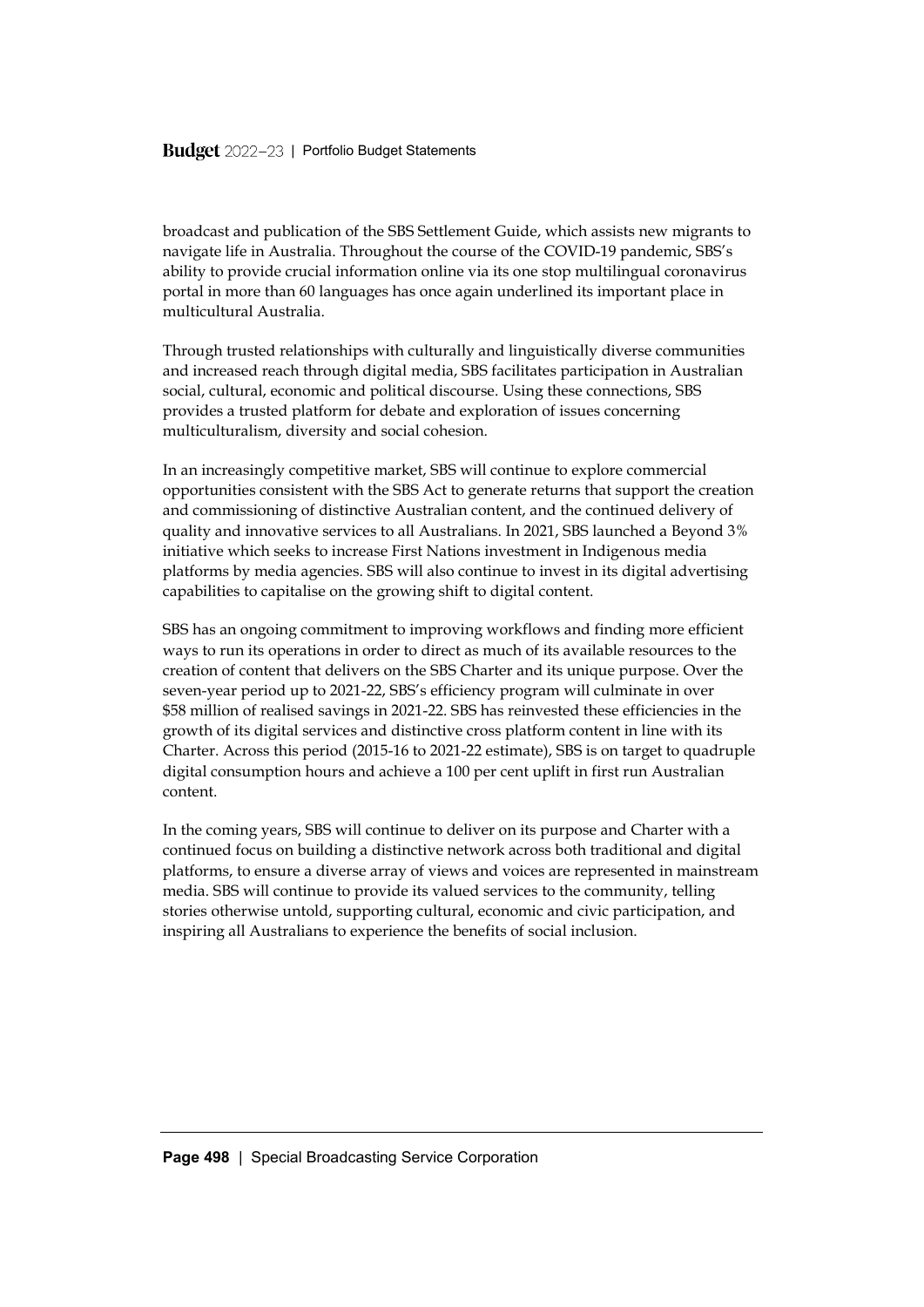#### <span id="page-8-0"></span>**1.2 Entity resource statement**

Table 1.1 shows the total funding from all sources available to SBS for its operations and to deliver programs and services on behalf of the Government.

The table summarises how resources will be applied by outcome (government strategic policy objectives) and by administered (on behalf of the Government or the public) and Departmental (for SBS's operations) classification.

Information in this table is presented on a resourcing (that is, appropriations/cash available) basis, whilst the 'Budgeted expenses by Outcome 1' tables in Section 2 and the financial statements in Section 3 are presented on an accrual basis.

#### **Table 1.1: SBS resource statement — Budget estimates for 2022-23 as at Budget March 2022**

|                                                      | 2021-22          | 2022-23  |
|------------------------------------------------------|------------------|----------|
|                                                      | <b>Fstimated</b> | Estimate |
|                                                      | actual           |          |
|                                                      | \$'000           | \$'000   |
| Opening balance/cash reserves at 1 July              | 11,790           | 10.242   |
| <b>Funds from Government</b>                         |                  |          |
| Annual appropriations - ordinary annual services (a) |                  |          |
| Outcome 1                                            | 310,021          | 316,805  |
| Total annual appropriations                          | 310.021          | 316.805  |
| <b>Total funds from Government</b>                   | 310,021          | 316.805  |
| <b>Funds from other sources</b>                      |                  |          |
| Interest                                             | 397              | 425      |
| Royalties                                            | 1.122            | 1.300    |
| Sale of goods and services                           | 146.763          | 150,361  |
| Other                                                | 96               | 98       |
| Total funds from other sources                       | 148,378          | 152,184  |
| <b>Total net resourcing for SBS</b>                  | 470,189          | 479,231  |
|                                                      |                  |          |

|                                 | $1 - 22$ | 2022-23 |
|---------------------------------|----------|---------|
| Average staffing level (number) | .238     | .267    |

Prepared on a resourcing (that is, appropriations available) basis.

All figures shown above are GST exclusive – these may not match figures in the cash flow statement. (a) Appropriation Bill (No. 1) 2022-23.

SBS is not directly appropriated as it is a Corporate Commonwealth Entity. Appropriations are made to the Department of Infrastructure, Transport, Regional Development and Communications (a Non-Corporate Commonwealth Entity), which are then paid to SBS and are considered 'departmental' for all purposes.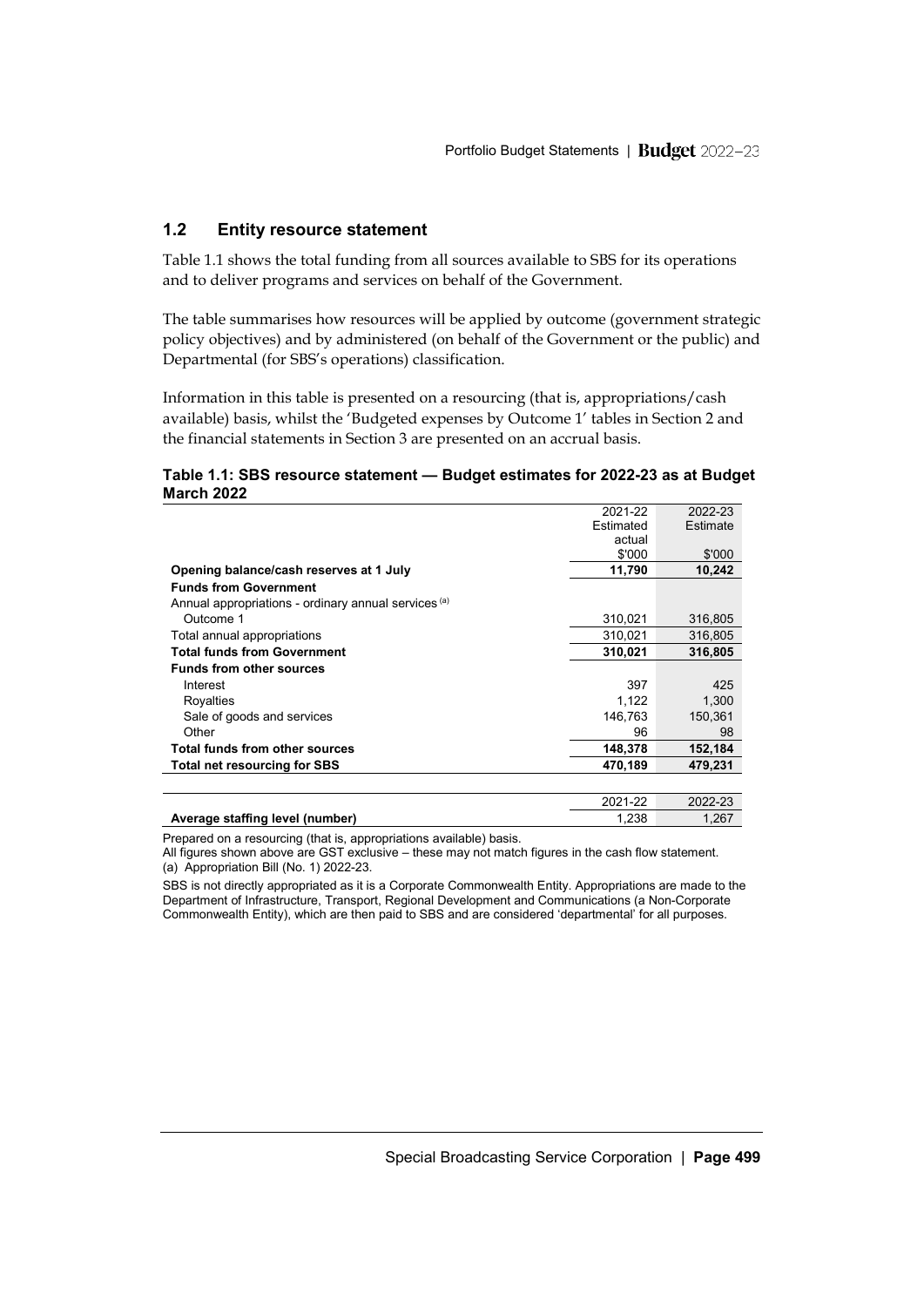#### <span id="page-9-0"></span>**1.3 Budget measures**

Budget measures in Part 1 relating to SBS are detailed in Budget Paper No. 2 and are summarised below.

#### **Table 1.2: SBS 2022-23 Budget measures**

**Part 1: Measures announced since the 2021-22 Mid-Year Economic and Fiscal Outlook (MYEFO)**

|                                                                            |          | 2021-22 | 2022-23                  | 2023-24 | 2024-25 | 2025-26 |
|----------------------------------------------------------------------------|----------|---------|--------------------------|---------|---------|---------|
|                                                                            | Program  | \$'000  | \$'000                   | \$'000  | \$'000  | \$'000  |
| <b>Payment measures</b><br>National Broadcasters -<br>funding for the next |          |         |                          |         |         |         |
| triennium $(a)$                                                            | 1.1, 1.2 |         |                          |         |         |         |
| Departmental payments                                                      |          |         |                          |         | ۰       |         |
| Total                                                                      |          |         | -                        | -       |         |         |
| <b>Total payment measures</b>                                              |          |         |                          |         |         |         |
| Departmental                                                               |          |         | $\overline{\phantom{0}}$ | -       |         |         |
| Total                                                                      |          |         |                          | ۰       |         |         |

Prepared on a Government Finance Statistics (Underlying Cash) basis. Figures displayed as a negative (-) represent a decrease in funds and a positive (+) represent an increase in funds.

(a) This measure includes funding of \$12.3 million in 2022-23, \$12.5 million in 2023-24 and \$12.7 million in 2024-25 that was rolled into SBS' base funding from 2022-23 on an ongoing basis. The new base funding to SBS for the triennium will be \$315.8 million in 2022-23, \$321.6 million in 2023-24 and \$318.6 million in 2024-25. As provision for this funding has already been included in the forward estimates, it has no net budget impact.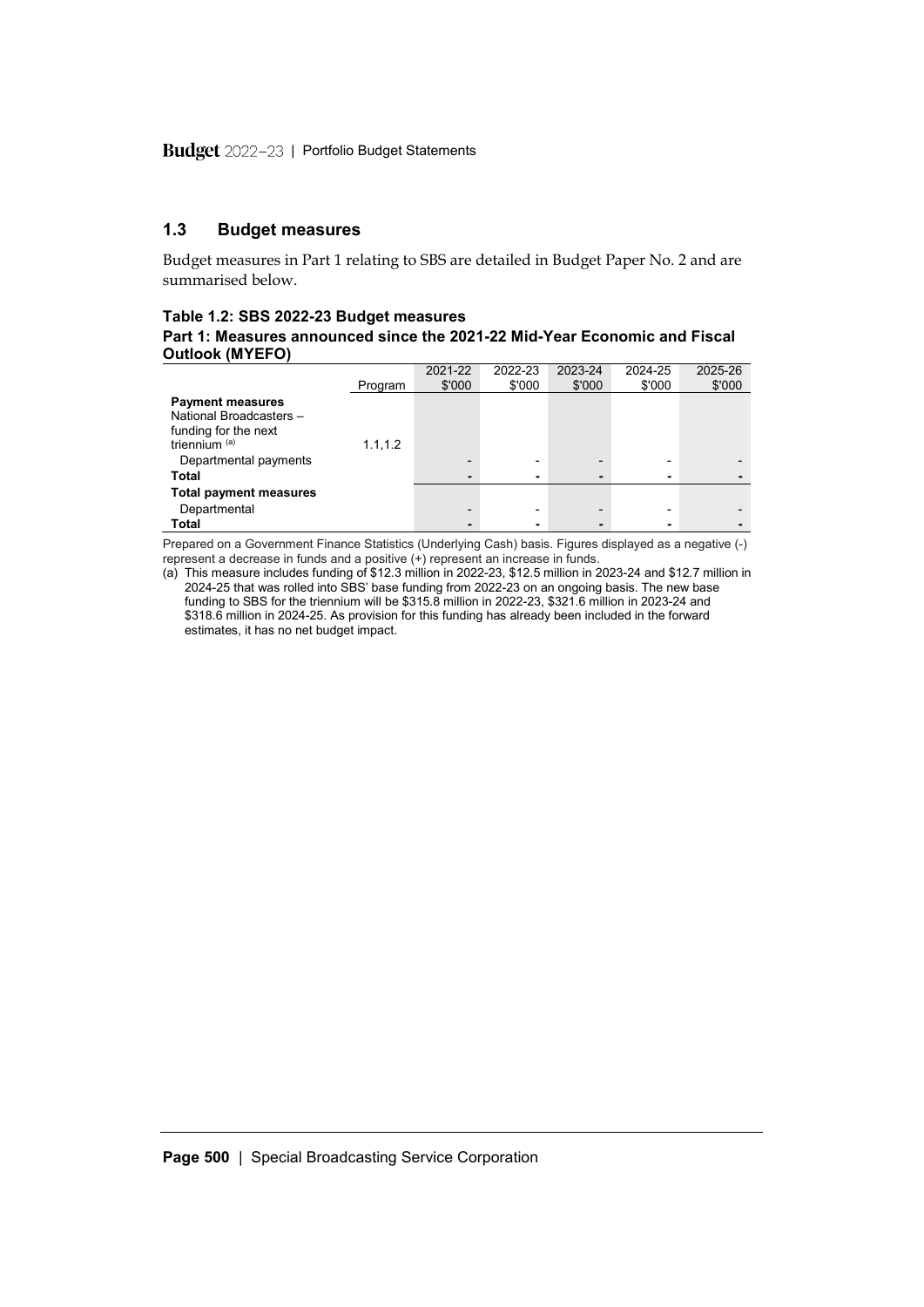## <span id="page-10-0"></span>**Section 2: Outcomes and planned performance**

Government outcomes are the intended results, impacts or consequences of actions by the Government on the Australian community. Commonwealth programs are the primary vehicle by which government entities achieve the intended results of their outcome statements. Entities are required to identify the programs which contribute to government outcomes over the Budget and forward years.

Each outcome is described below together with its related programs. The following provides detailed information on expenses for each outcome and program, further broken down by funding source.

#### **Note:**

Performance reporting requirements in the Portfolio Budget Statements are part of the Commonwealth performance framework established by the *Public Governance, Performance and Accountability Act 2013*. It is anticipated that the performance measures described in Portfolio Budget Statements will be read with broader information provided in an entity's corporate plans and annual performance statements – included in Annual Reports – to provide a complete picture of an entity's planned and actual performance.

The most recent corporate plan for (SBS) can be found at: (https://www.sbs.com.au/aboutus/corporate-plan-2021-22).

The most recent annual performance statement can be found at: (https://www.sbs.com.au/aboutus/sbs-2020-21-annual-report).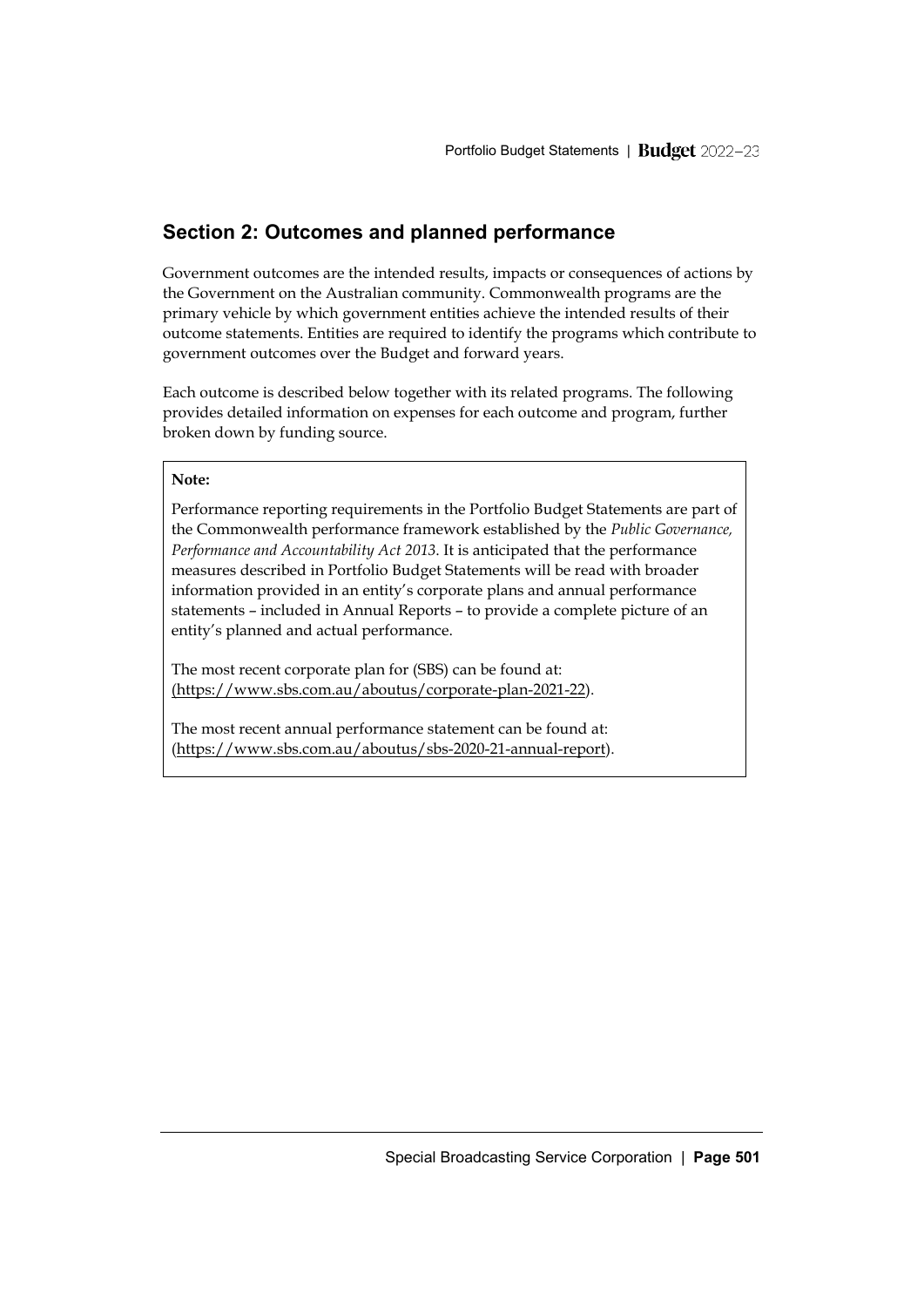#### <span id="page-11-0"></span>**2.1 Budgeted expenses and performance for Outcome 1**

**Outcome 1: Provide multilingual and multicultural services that inform, educate and entertain all Australians and in so doing reflect Australia's multicultural society**

#### **Budgeted expenses for Outcome 1**

This table shows how much SBS intends to spend (on an accrual basis) on achieving the outcome, broken down by program.

| . apic 2. Daagotoa cxponsos Tor Oatoomo                        |           |               |          |          |          |
|----------------------------------------------------------------|-----------|---------------|----------|----------|----------|
|                                                                | 2021-22   | 2022-23       | 2023-24  | 2024-25  | 2025-26  |
|                                                                | Estimated | <b>Budget</b> | Forward  | Forward  | Forward  |
|                                                                | actual    |               | estimate | estimate | estimate |
|                                                                | \$'000    | \$'000        | \$'000   | \$'000   | \$'000   |
| Program 1.1: SBS General Operational Activities                |           |               |          |          |          |
| Revenue from Government                                        |           |               |          |          |          |
| Ordinary annual services                                       |           |               |          |          |          |
| (Appropriation Bill No. 1)                                     | 239,376   | 244,897       | 249,580  | 245,496  | 250,041  |
| Revenues from other independent                                |           |               |          |          |          |
| sources                                                        | 145,314   | 151,804       | 149,851  | 150,062  | 150,076  |
| Total expenses for Program 1.1                                 | 384,690   | 396,701       | 399,431  | 395,558  | 400,117  |
| <b>Program 1.2: SBS Transmission and Distribution Services</b> |           |               |          |          |          |
| Revenue from Government                                        |           |               |          |          |          |
| Ordinary annual services                                       |           |               |          |          |          |
| (Appropriation Bill No. 1)                                     | 70,645    | 71,908        | 72,974   | 74,144   | 74,972   |
| <b>Total expenses for Program 1.2</b>                          | 70,645    | 71,908        | 72,974   | 74,144   | 74,972   |
| Outcome 1 totals by resource type                              |           |               |          |          |          |
| Revenue from Government                                        |           |               |          |          |          |
| Ordinary annual services                                       |           |               |          |          |          |
| (Appropriation Bill No. 1)                                     | 310,021   | 316,805       | 322,554  | 319,640  | 325,013  |
| Revenues from other independent                                |           |               |          |          |          |
| sources                                                        | 145,314   | 151,804       | 149,851  | 150,062  | 150,076  |
| <b>Total expenses for Outcome 1</b>                            | 455,335   | 468,609       | 472,405  | 469,702  | 475,089  |
|                                                                |           |               |          |          |          |
|                                                                |           |               |          |          |          |

#### **Table 2.1.1: Budgeted expenses for Outcome 1**

2021-22 2022-23<br>1,238 1,267 **Average staffing level (number)** 

Note: Departmental appropriation splits and totals are indicative estimates and may change in the course of the Budget year as government priorities change.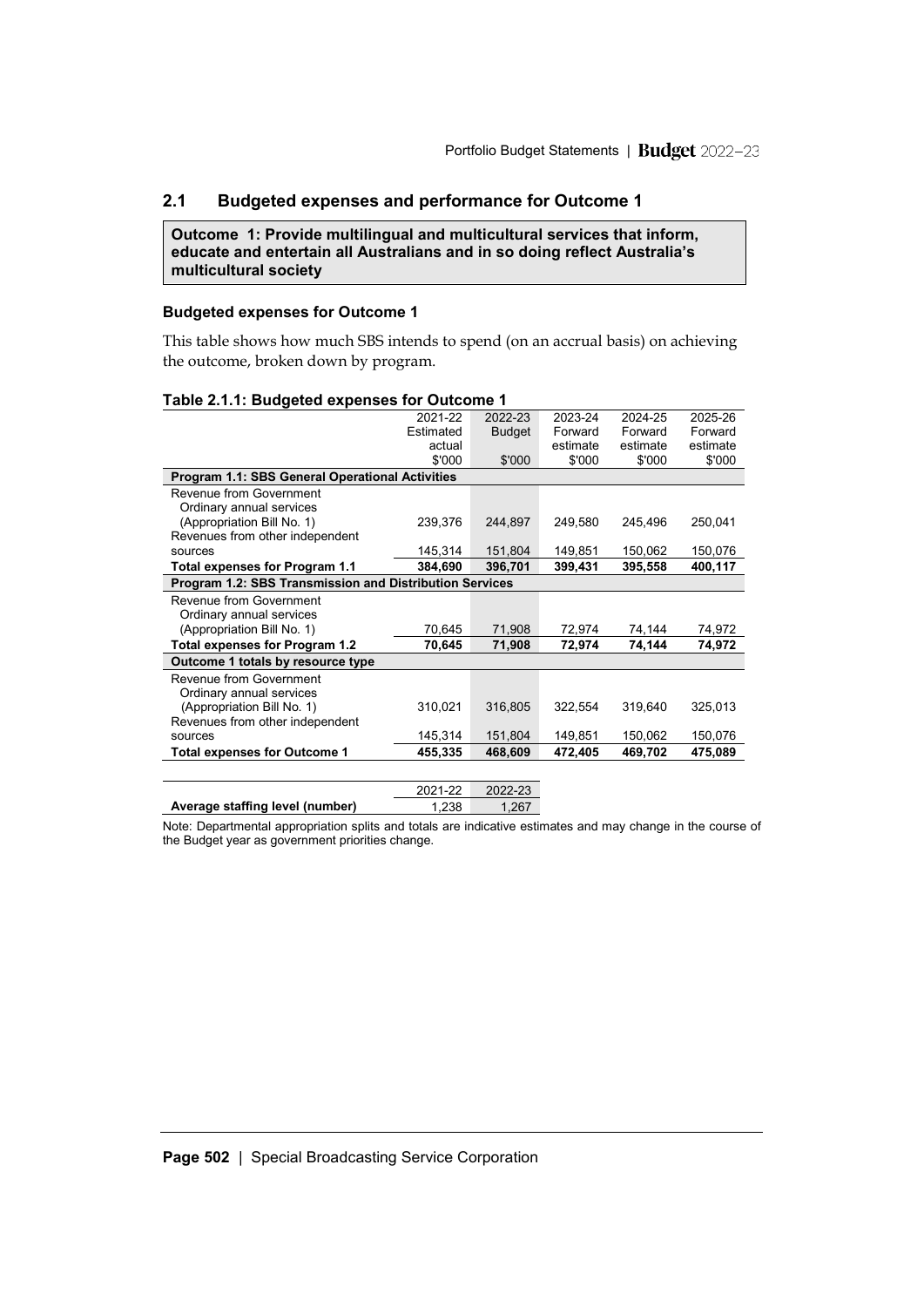#### **Table 2.1.2: Performance measure for Outcome 1**

Table 2.1.2 details the performance measures for each program associated with Outcome 1. It also provides the related key activities as expressed in the current corporate plan where further detail is provided about the delivery of the activities related to the program, the context in which these activities are delivered and how the performance of these activities will be measured. Where relevant, details of 2022-23 Budget measures that have created new programs or materially changed existing programs are provided.

**Outcome 1** – Provide multilingual and multicultural services that inform, educate and entertain all Australians and in so doing reflect Australia's multicultural society

#### **Program 1.1 – SBS General Operational Activities**

Delivering multilingual and multicultural television, radio and digital media services that reflect Australia's multicultural society and inspire all Australians to explore and celebrate our diverse world, and in doing so promote social cohesion amongst the many cultures of our nation.

| <b>Key Activities</b>         | Content creation, acquisition, curation and content commercialisation                                                              |                                                                                                                             |  |  |  |
|-------------------------------|------------------------------------------------------------------------------------------------------------------------------------|-----------------------------------------------------------------------------------------------------------------------------|--|--|--|
| Year                          | <b>Performance measures</b><br><b>Expected Performance Results</b>                                                                 |                                                                                                                             |  |  |  |
| Current year<br>2021-22       | Number of hours of TV programming<br>broadcast in $CAI$ $D - all$ linear channels                                                  | 29,996 hours of CALD programming<br>broadcast<br>(Target - 28,500 hours)<br>Target expected to be met                       |  |  |  |
|                               | Number of hours of locally<br>commissioned programs broadcast (first<br>run) all linear channels except NITV <sup>(a)</sup>        | 269 hours<br>(Target - 180 hours)<br>Target expected to be met                                                              |  |  |  |
|                               | Number of hours of locally<br>commissioned programs broadcast (first<br>run) NITV <sup>(a)</sup>                                   | 21 hours - due to COVID-19<br>disruptions on Indigenous productions<br>(Target - 45 hours)<br>Target not expected to be met |  |  |  |
|                               | Percentage of radio broadcasts in<br>languages other than English                                                                  | 97%<br>$(Target - 90%)$<br>Target expected to be met                                                                        |  |  |  |
|                               | <b>Total Digital Registrations</b>                                                                                                 | 10 7 million<br>(Target - 10.2 million)<br>Target expected to be met                                                        |  |  |  |
| Year                          | <b>Performance measures</b>                                                                                                        | <b>Planned Performance Results</b>                                                                                          |  |  |  |
| <b>Budget year</b><br>2022-23 | Number of hours of TV programming<br>broadcast in CALD - all linear channels                                                       | 34,300 hours of CALD programming<br>broadcast                                                                               |  |  |  |
|                               | Number of hours of locally<br>commissioned programs broadcast (first<br>run) all <i>linear channels except NITV</i> <sup>(a)</sup> | 272 hours                                                                                                                   |  |  |  |
|                               | Number of hours of locally<br>commissioned programs broadcast (first<br>run) NITV <sup>(a)</sup>                                   | 35 hours                                                                                                                    |  |  |  |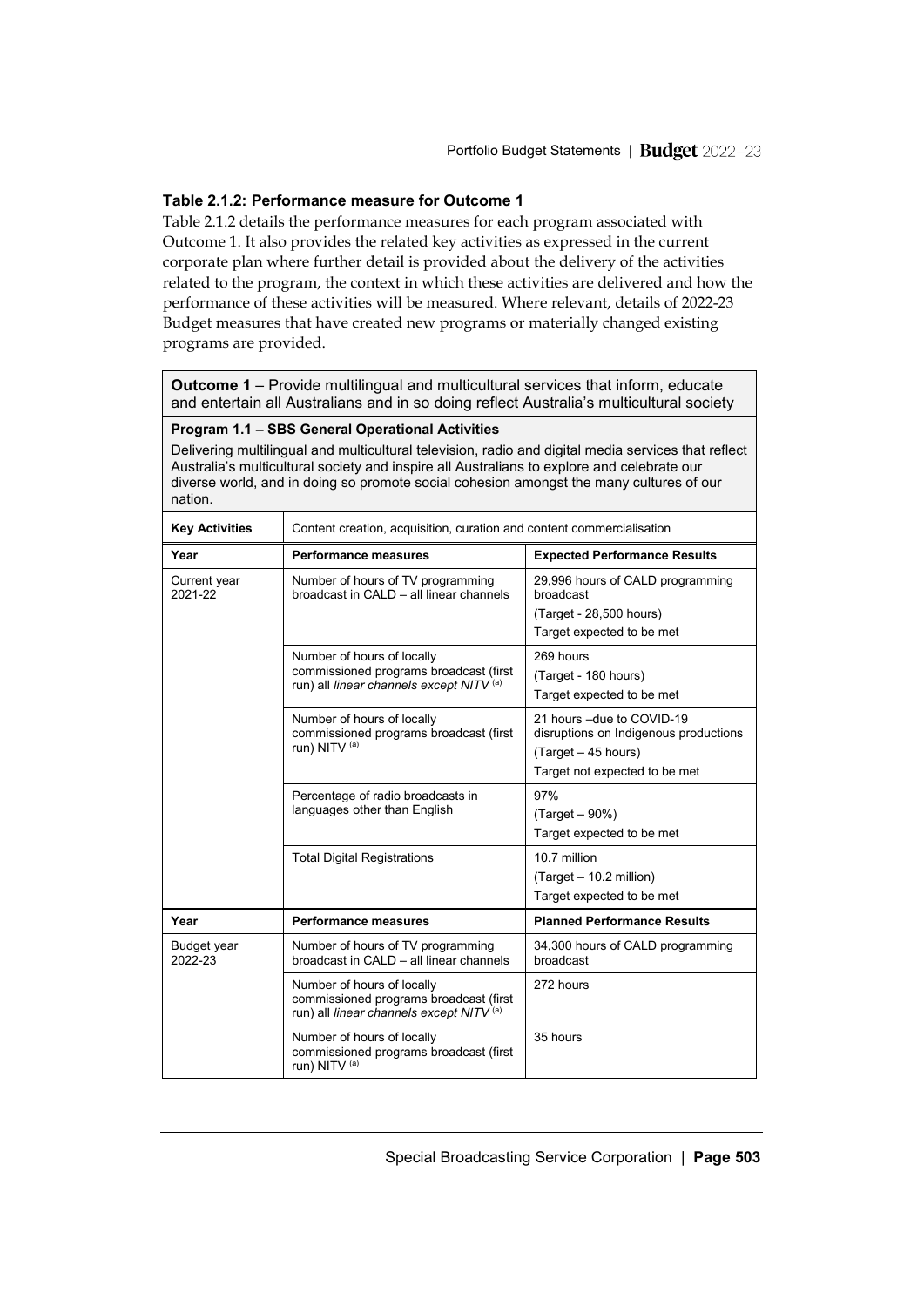| Year                                | <b>Performance measures</b>                                       | <b>Planned Performance Results</b>                                                                                                                                                |
|-------------------------------------|-------------------------------------------------------------------|-----------------------------------------------------------------------------------------------------------------------------------------------------------------------------------|
| Budget year<br>2022-23 cont.        | Percentage of radio broadcasts in<br>languages other than English | 90%                                                                                                                                                                               |
|                                     | <b>Total Digital Registrations</b>                                | 11.6 million                                                                                                                                                                      |
| <b>Forward Estimates</b><br>2023-26 | As per 2022-23                                                    | As per 2022-23 except:<br>Number of hours of locally<br>commissioned programs broadcast<br>(first run) all linear channels except<br>$NITV^{(a)}$<br>$\bullet$ 2023-26: 180 hours |
|                                     |                                                                   | <b>Total Digital Registrations:</b><br>$\bullet$ 2023-24: 12.3 million<br>$\bullet$ 2024-25: 12.8 million<br>• 2025-26: 13.2 million                                              |

(a) This includes commissioned and in-house productions but excludes news and current affairs, special events and sports programming.

| Program 1.2 - SBS Transmission and Distribution Services                                                                                                                        |                                                                                      |                                                            |  |  |  |  |  |
|---------------------------------------------------------------------------------------------------------------------------------------------------------------------------------|--------------------------------------------------------------------------------------|------------------------------------------------------------|--|--|--|--|--|
| To make SBS Television and Radio services available to all Australians to enable them to<br>receive multilingual and multicultural services that inform, educate and entertain. |                                                                                      |                                                            |  |  |  |  |  |
| <b>Key Activities</b><br>Content broadcast and transmission                                                                                                                     |                                                                                      |                                                            |  |  |  |  |  |
| Year                                                                                                                                                                            | <b>Performance measures</b>                                                          | <b>Expected Performance Results</b>                        |  |  |  |  |  |
| Current year<br>2021-22                                                                                                                                                         | Population reach – Digital transmission sites<br>(including VAST Satellite)          | 100%<br>(Target - 100%)<br>Target expected to be met       |  |  |  |  |  |
|                                                                                                                                                                                 | Availability of digital television transmission<br>services (fully managed services) | 99.82%<br>(Target - 99.82%)<br>Target expected to be met   |  |  |  |  |  |
|                                                                                                                                                                                 | Population reach for terrestrial services<br>(excluding satellite)                   | 97%<br>$(Target - 97%)$<br>Target expected to be met       |  |  |  |  |  |
|                                                                                                                                                                                 | Availability of Radio transmission services<br>(fully managed services)              | 99.86%<br>$(Target - 99.86%)$<br>Target expected to be met |  |  |  |  |  |
| Year                                                                                                                                                                            | <b>Performance measures</b>                                                          | <b>Planned Performance Results</b>                         |  |  |  |  |  |
| Budget year<br>2022-23                                                                                                                                                          | Population reach – Digital transmission sites<br>(including VAST Satellite)          | 100%                                                       |  |  |  |  |  |
|                                                                                                                                                                                 | Availability of digital television transmission<br>services (fully managed services) | 99.82%                                                     |  |  |  |  |  |
|                                                                                                                                                                                 | Population reach for terrestrial services<br>(excluding satellite)                   | 97%                                                        |  |  |  |  |  |
|                                                                                                                                                                                 | Availability of Radio transmission services<br>(fully managed services)              | 99.86%                                                     |  |  |  |  |  |
| <b>Forward Estimates</b><br>2023-26                                                                                                                                             | As per 2022-23                                                                       | As per 2022-23                                             |  |  |  |  |  |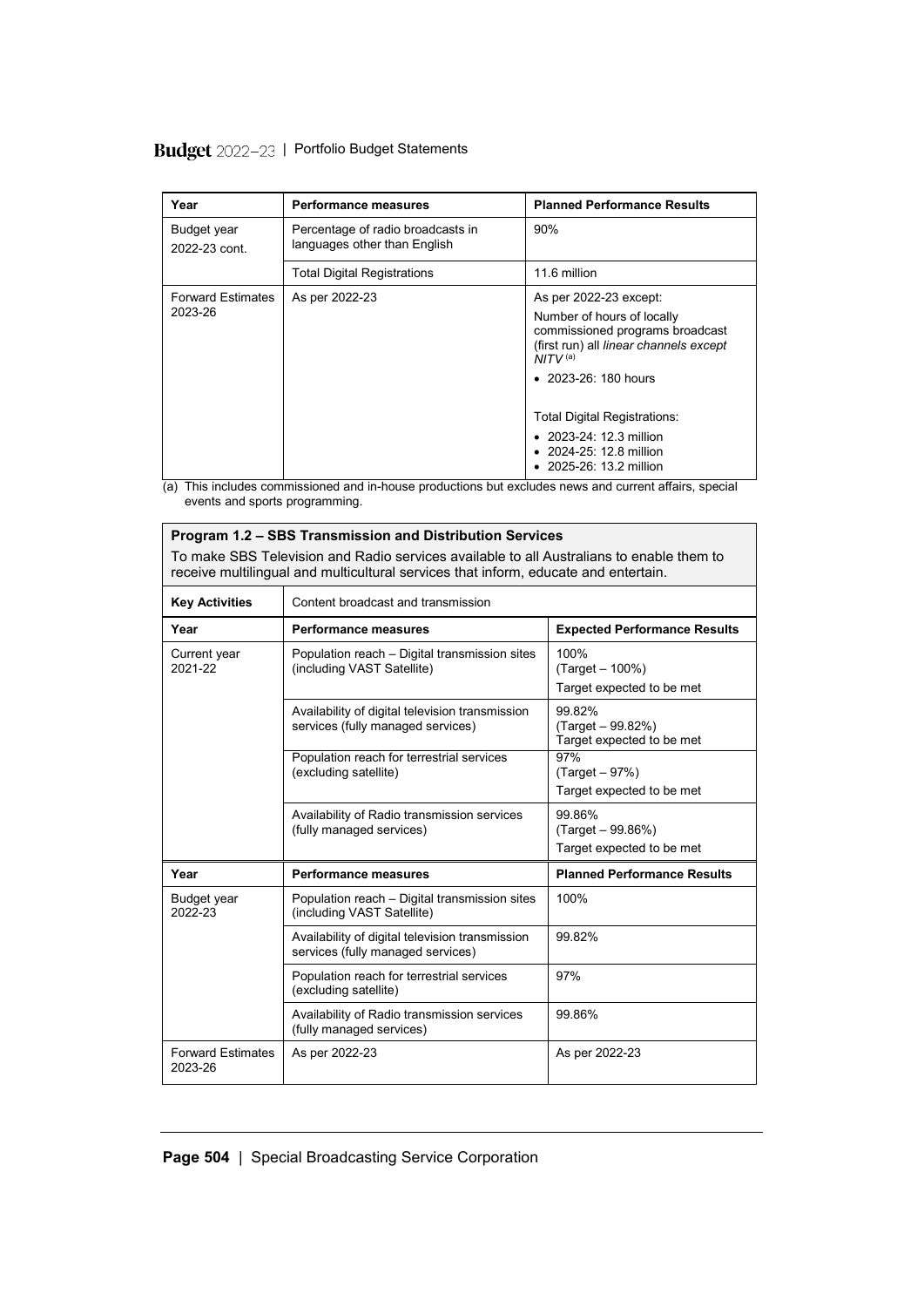## <span id="page-14-0"></span>**Section 3: Budgeted financial statements**

Section 3 presents budgeted financial statements which provide a comprehensive snapshot of entity finances for the 2022-23 Budget year, including the impact of Budget measures and resourcing on financial statements.

### <span id="page-14-1"></span>**3.1 Budgeted financial statements**

#### **3.1.1 Explanatory notes and analysis of budgeted financial statements**

SBS' operating result for 2022–23 reports a breakeven position. This does not include the anticipated impact of a one-off event in 2022-23 which SBS estimates will generate a negative net financial impact of up to \$23.2 million. In order to address the financial impact of this event, SBS has preserved two consecutive significant surpluses generated across 2019-20 and 2020-21 and is planning to deliver a further surplus in 2021-22. In aggregate, the 2022-23 SBS balance sheet projects a retained surplus of \$43.9 million and an estimated cash and investment balance of \$50.2 million which will more than offset this one-off event impact.

SBS continues to monitor additional opportunities to address the net financial impact of this event.

Own-source revenue largely generated from sales of goods and services is budgeted at \$151.9 million for 2022–23 and is reducing to \$150.0 million in 2023-24 and beyond.

As part of the triennium outcome, the 2022-23 Budget includes funding of \$12.3 million in 2022-23, \$12.5 million in 2023-24 and \$12.7 million in 2024-25 for the continuation of the Funding Adequacy measure and the reinstatement of funding associated with reductions made to the SBS budget in anticipation of the increased advertising flexibility legislative amendment in 2015-16 which did not pass the Parliament. The \$12.3 million of additional funding provided in 2022-23 rolls into SBS' base appropriation ongoing from 2022-23.

The Budget also includes \$1.0 million per annum of funding in 2022-23 to 2024-25 for the continuation of Audio Description services for audiences who are blind or visionimpaired.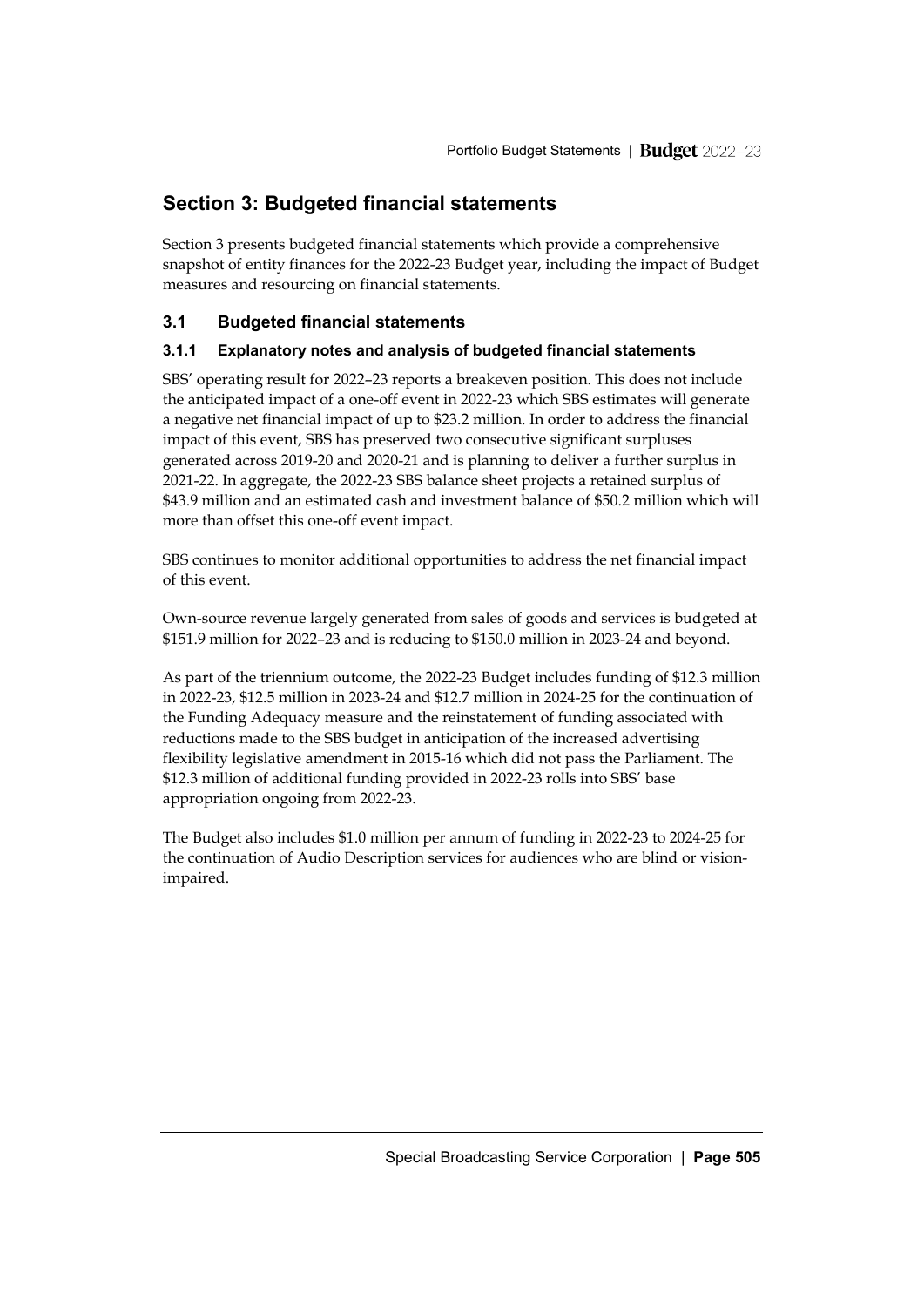#### <span id="page-15-0"></span>**3.2 Budgeted financial statements tables**

#### **Table 3.1: Comprehensive income statement (showing net cost of services) for the period ended 30 June**

|                                                     | 2021-22    | 2022-23       | 2023-24    | 2024-25    | 2025-26    |
|-----------------------------------------------------|------------|---------------|------------|------------|------------|
|                                                     | Estimated  | <b>Budget</b> | Forward    | Forward    | Forward    |
|                                                     | actual     |               | estimate   | estimate   | estimate   |
|                                                     | \$'000     | \$'000        | \$'000     | \$'000     | \$'000     |
| <b>EXPENSES</b>                                     |            |               |            |            |            |
| Employee benefits                                   | 168,097    | 170,598       | 172,108    | 174,772    | 177,349    |
| Suppliers                                           | 266,013    | 281,246       | 283,397    | 278,387    | 281,111    |
| Depreciation and amortisation                       | 20,581     | 16,222        | 16,402     | 16,105     | 16,226     |
| Finance costs                                       | 644        | 543           | 498        | 438        | 403        |
| <b>Total expenses</b>                               | 455,335    | 468.609       | 472,405    | 469.702    | 475,089    |
| LESS:                                               |            |               |            |            |            |
| <b>OWN-SOURCE INCOME</b>                            |            |               |            |            |            |
| Own-source revenue                                  |            |               |            |            |            |
| Sale of goods and rendering of                      |            |               |            |            |            |
| services                                            | 147,049    | 148,673       | 146.944    | 147,054    | 147,053    |
| Interest                                            | 397        | 425           | 425        | 425        | 449        |
| Rental income                                       | 1,353      | 1,382         | 1,400      | 1,425      | 1,449      |
| Royalties                                           | 1,122      | 1,300         | 1,512      | 1,500      | 1,501      |
| Other                                               | 96         | 98            | 100        | 150        | 126        |
| Total own-source revenue                            | 150,017    | 151,878       | 150,381    | 150,554    | 150,578    |
| Total own-source income                             | 150,017    | 151,878       | 150,381    | 150,554    | 150,578    |
| Net (cost of)/contribution by                       |            |               |            |            |            |
| services                                            | (305, 318) | (316, 731)    | (322, 024) | (319, 148) | (324, 511) |
| Revenue from Government                             | 310,021    | 316,805       | 322,554    | 319,640    | 325,013    |
| Surplus/(deficit) attributable to the               |            |               |            |            |            |
| <b>Australian Government</b>                        | 4,703      | 74            | 530        | 492        | 502        |
| <b>Total comprehensive</b>                          |            |               |            |            |            |
| income/(loss)                                       | 4,703      | 74            | 530        | 492        | 502        |
| <b>Total comprehensive</b>                          |            |               |            |            |            |
| income/(loss) attributable to the                   |            |               |            |            |            |
| <b>Australian Government</b>                        | 4,703      | 74            | 530        | 492        | 502        |
| Note: Impact of net cash appropriation arrangements |            |               |            |            |            |
| <b>Total comprehensive</b>                          |            |               |            |            |            |
| income/(loss) - as per statement                    |            |               |            |            |            |
| of comprehensive income                             | 4,703      | 74            | 530        | 492        | 502        |
| plus: depreciation/amortisation                     |            |               |            |            |            |
| expenses for ROU assets (a)                         | 9,302      | 3,643         | 3,589      | 3,625      | 3,726      |
| less: lease principal repayments (a)                | (9, 234)   | (3,684)       | (3,684)    | (3,600)    | (3,580)    |
| Net cash operating surplus/                         |            |               |            |            |            |
| (deficit)                                           | 4,771      | 33            | 435        | 517        | 648        |

Prepared on Australian Accounting Standards basis.

(a) Applies to lease arrangements under AASB 16 Leases.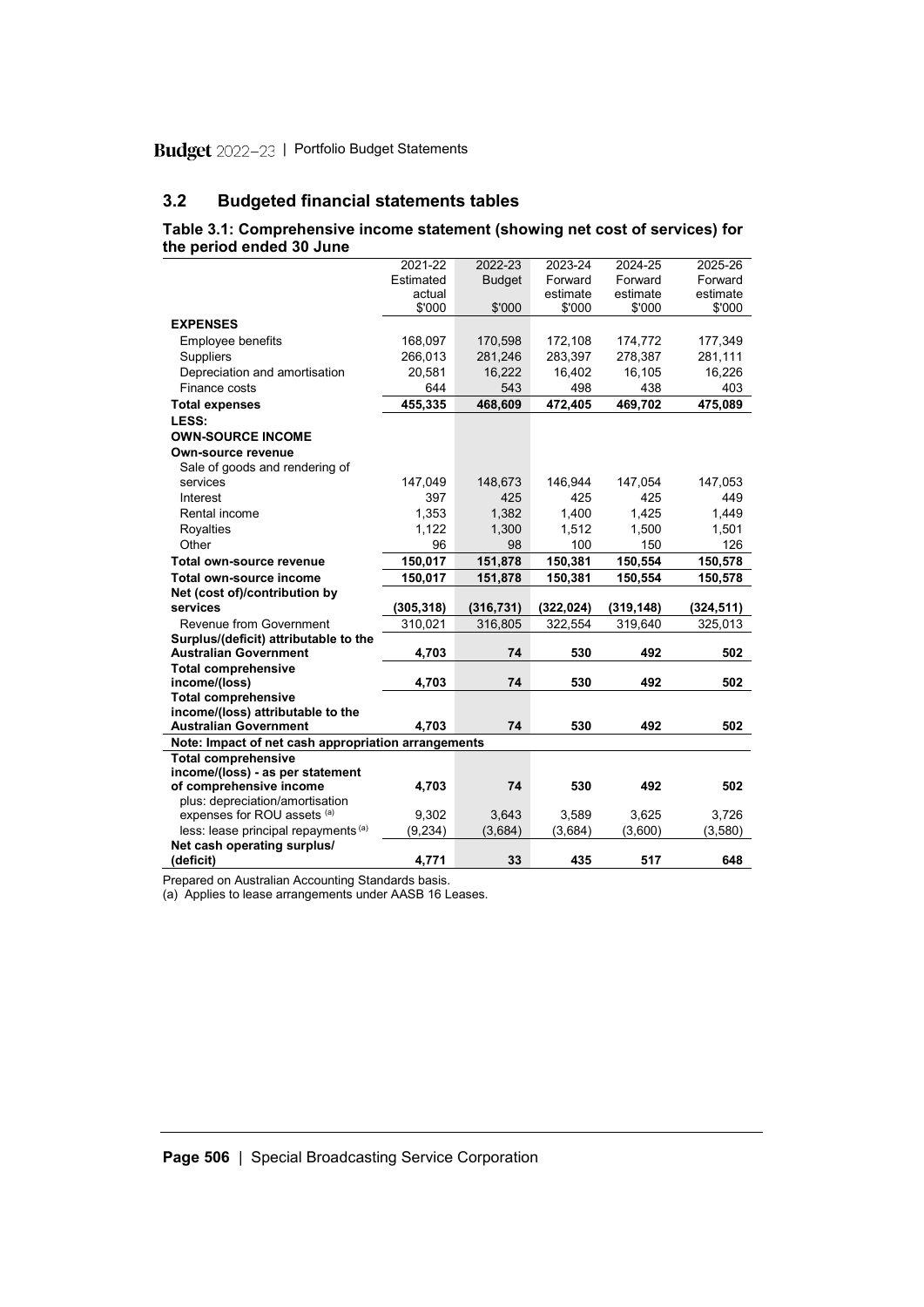| 2021-22<br>2022-23<br>2023-24<br>2025-26<br>2024-25<br><b>Budget</b><br>Forward<br>Forward<br>Forward<br>Estimated<br>estimate<br>estimate<br>estimate<br>actual<br>\$'000<br>\$'000<br>\$'000<br>\$'000<br>\$'000<br><b>ASSETS</b><br><b>Financial assets</b><br>Cash and cash equivalents<br>10,242<br>11,708<br>11,181<br>10,859<br>11,087<br>28,389<br>28,433<br>28,434<br>Trade and other receivables<br>29,842<br>29,852<br>Other investments<br>18,108<br>38,538<br>36,829<br>32,625<br>32,813<br><b>Total financial assets</b><br>56,739<br>76,444<br>73,326<br>78,679<br>73,752<br><b>Non-financial assets</b><br>Land and buildings<br>103,123<br>101,121<br>99,039<br>96,454<br>93,828<br>52,263<br>49,643<br>44,741<br>41,272<br>Property, plant and equipment<br>53,483<br>11,641<br>9,741<br>Intangibles<br>14,641<br>9,941<br>9,541<br>Inventories<br>97,432<br>104,407<br>107,050<br>112,003<br>93,422<br>Other non-financial assets<br>37,190<br>13,521<br>12,022<br>14,523<br>13,124<br>275,978<br>272,509<br>269,768<br><b>Total non-financial assets</b><br>301,859<br>275,052<br><b>Total assets</b><br>358,598<br>343,520<br>354,657<br>351,496<br>345,835<br><b>LIABILITIES</b><br><b>Payables</b><br>24,396<br>Suppliers<br>25,579<br>24,649<br>23,877<br>24,749<br>17,807<br>Other payables<br>17,707<br>17,453<br>16,501<br>16,471<br>43,386<br>41,849<br><b>Total payables</b><br>42,356<br>40,378<br>41,220<br><b>Interest bearing liabilities</b> |
|--------------------------------------------------------------------------------------------------------------------------------------------------------------------------------------------------------------------------------------------------------------------------------------------------------------------------------------------------------------------------------------------------------------------------------------------------------------------------------------------------------------------------------------------------------------------------------------------------------------------------------------------------------------------------------------------------------------------------------------------------------------------------------------------------------------------------------------------------------------------------------------------------------------------------------------------------------------------------------------------------------------------------------------------------------------------------------------------------------------------------------------------------------------------------------------------------------------------------------------------------------------------------------------------------------------------------------------------------------------------------------------------------------------------------------------------------------------------------------|
|                                                                                                                                                                                                                                                                                                                                                                                                                                                                                                                                                                                                                                                                                                                                                                                                                                                                                                                                                                                                                                                                                                                                                                                                                                                                                                                                                                                                                                                                                |
|                                                                                                                                                                                                                                                                                                                                                                                                                                                                                                                                                                                                                                                                                                                                                                                                                                                                                                                                                                                                                                                                                                                                                                                                                                                                                                                                                                                                                                                                                |
|                                                                                                                                                                                                                                                                                                                                                                                                                                                                                                                                                                                                                                                                                                                                                                                                                                                                                                                                                                                                                                                                                                                                                                                                                                                                                                                                                                                                                                                                                |
|                                                                                                                                                                                                                                                                                                                                                                                                                                                                                                                                                                                                                                                                                                                                                                                                                                                                                                                                                                                                                                                                                                                                                                                                                                                                                                                                                                                                                                                                                |
|                                                                                                                                                                                                                                                                                                                                                                                                                                                                                                                                                                                                                                                                                                                                                                                                                                                                                                                                                                                                                                                                                                                                                                                                                                                                                                                                                                                                                                                                                |
|                                                                                                                                                                                                                                                                                                                                                                                                                                                                                                                                                                                                                                                                                                                                                                                                                                                                                                                                                                                                                                                                                                                                                                                                                                                                                                                                                                                                                                                                                |
|                                                                                                                                                                                                                                                                                                                                                                                                                                                                                                                                                                                                                                                                                                                                                                                                                                                                                                                                                                                                                                                                                                                                                                                                                                                                                                                                                                                                                                                                                |
|                                                                                                                                                                                                                                                                                                                                                                                                                                                                                                                                                                                                                                                                                                                                                                                                                                                                                                                                                                                                                                                                                                                                                                                                                                                                                                                                                                                                                                                                                |
|                                                                                                                                                                                                                                                                                                                                                                                                                                                                                                                                                                                                                                                                                                                                                                                                                                                                                                                                                                                                                                                                                                                                                                                                                                                                                                                                                                                                                                                                                |
|                                                                                                                                                                                                                                                                                                                                                                                                                                                                                                                                                                                                                                                                                                                                                                                                                                                                                                                                                                                                                                                                                                                                                                                                                                                                                                                                                                                                                                                                                |
|                                                                                                                                                                                                                                                                                                                                                                                                                                                                                                                                                                                                                                                                                                                                                                                                                                                                                                                                                                                                                                                                                                                                                                                                                                                                                                                                                                                                                                                                                |
|                                                                                                                                                                                                                                                                                                                                                                                                                                                                                                                                                                                                                                                                                                                                                                                                                                                                                                                                                                                                                                                                                                                                                                                                                                                                                                                                                                                                                                                                                |
|                                                                                                                                                                                                                                                                                                                                                                                                                                                                                                                                                                                                                                                                                                                                                                                                                                                                                                                                                                                                                                                                                                                                                                                                                                                                                                                                                                                                                                                                                |
|                                                                                                                                                                                                                                                                                                                                                                                                                                                                                                                                                                                                                                                                                                                                                                                                                                                                                                                                                                                                                                                                                                                                                                                                                                                                                                                                                                                                                                                                                |
|                                                                                                                                                                                                                                                                                                                                                                                                                                                                                                                                                                                                                                                                                                                                                                                                                                                                                                                                                                                                                                                                                                                                                                                                                                                                                                                                                                                                                                                                                |
|                                                                                                                                                                                                                                                                                                                                                                                                                                                                                                                                                                                                                                                                                                                                                                                                                                                                                                                                                                                                                                                                                                                                                                                                                                                                                                                                                                                                                                                                                |
|                                                                                                                                                                                                                                                                                                                                                                                                                                                                                                                                                                                                                                                                                                                                                                                                                                                                                                                                                                                                                                                                                                                                                                                                                                                                                                                                                                                                                                                                                |
|                                                                                                                                                                                                                                                                                                                                                                                                                                                                                                                                                                                                                                                                                                                                                                                                                                                                                                                                                                                                                                                                                                                                                                                                                                                                                                                                                                                                                                                                                |
|                                                                                                                                                                                                                                                                                                                                                                                                                                                                                                                                                                                                                                                                                                                                                                                                                                                                                                                                                                                                                                                                                                                                                                                                                                                                                                                                                                                                                                                                                |
|                                                                                                                                                                                                                                                                                                                                                                                                                                                                                                                                                                                                                                                                                                                                                                                                                                                                                                                                                                                                                                                                                                                                                                                                                                                                                                                                                                                                                                                                                |
|                                                                                                                                                                                                                                                                                                                                                                                                                                                                                                                                                                                                                                                                                                                                                                                                                                                                                                                                                                                                                                                                                                                                                                                                                                                                                                                                                                                                                                                                                |
|                                                                                                                                                                                                                                                                                                                                                                                                                                                                                                                                                                                                                                                                                                                                                                                                                                                                                                                                                                                                                                                                                                                                                                                                                                                                                                                                                                                                                                                                                |
|                                                                                                                                                                                                                                                                                                                                                                                                                                                                                                                                                                                                                                                                                                                                                                                                                                                                                                                                                                                                                                                                                                                                                                                                                                                                                                                                                                                                                                                                                |
|                                                                                                                                                                                                                                                                                                                                                                                                                                                                                                                                                                                                                                                                                                                                                                                                                                                                                                                                                                                                                                                                                                                                                                                                                                                                                                                                                                                                                                                                                |
| 25,568<br>Leases<br>38,118<br>34,434<br>30,750<br>21,919                                                                                                                                                                                                                                                                                                                                                                                                                                                                                                                                                                                                                                                                                                                                                                                                                                                                                                                                                                                                                                                                                                                                                                                                                                                                                                                                                                                                                       |
| 38,118<br><b>Total interest bearing liabilities</b><br>34,434<br>30,750<br>21,919<br>25,568                                                                                                                                                                                                                                                                                                                                                                                                                                                                                                                                                                                                                                                                                                                                                                                                                                                                                                                                                                                                                                                                                                                                                                                                                                                                                                                                                                                    |
| <b>Provisions</b>                                                                                                                                                                                                                                                                                                                                                                                                                                                                                                                                                                                                                                                                                                                                                                                                                                                                                                                                                                                                                                                                                                                                                                                                                                                                                                                                                                                                                                                              |
| Employee provisions<br>36,323<br>37,023<br>37,523<br>38,023<br>38,013                                                                                                                                                                                                                                                                                                                                                                                                                                                                                                                                                                                                                                                                                                                                                                                                                                                                                                                                                                                                                                                                                                                                                                                                                                                                                                                                                                                                          |
| 1,039<br>1,038<br>1,038<br>1,038<br>1,038<br>Other provisions                                                                                                                                                                                                                                                                                                                                                                                                                                                                                                                                                                                                                                                                                                                                                                                                                                                                                                                                                                                                                                                                                                                                                                                                                                                                                                                                                                                                                  |
| <b>Total provisions</b><br>37,362<br>38,061<br>38,561<br>39,061<br>39,051                                                                                                                                                                                                                                                                                                                                                                                                                                                                                                                                                                                                                                                                                                                                                                                                                                                                                                                                                                                                                                                                                                                                                                                                                                                                                                                                                                                                      |
| <b>Total liabilities</b><br>118,866<br>102,190<br>114,851<br>111,160<br>105,007                                                                                                                                                                                                                                                                                                                                                                                                                                                                                                                                                                                                                                                                                                                                                                                                                                                                                                                                                                                                                                                                                                                                                                                                                                                                                                                                                                                                |
| 239,732<br>239,806<br>240,336<br>240,828<br>241,330<br><b>Net assets</b>                                                                                                                                                                                                                                                                                                                                                                                                                                                                                                                                                                                                                                                                                                                                                                                                                                                                                                                                                                                                                                                                                                                                                                                                                                                                                                                                                                                                       |
| <b>EQUITY</b>                                                                                                                                                                                                                                                                                                                                                                                                                                                                                                                                                                                                                                                                                                                                                                                                                                                                                                                                                                                                                                                                                                                                                                                                                                                                                                                                                                                                                                                                  |
| <b>Parent entity interest</b>                                                                                                                                                                                                                                                                                                                                                                                                                                                                                                                                                                                                                                                                                                                                                                                                                                                                                                                                                                                                                                                                                                                                                                                                                                                                                                                                                                                                                                                  |
| 110,403<br>110,403<br>110,403<br>110,403<br>Contributed equity<br>110,403                                                                                                                                                                                                                                                                                                                                                                                                                                                                                                                                                                                                                                                                                                                                                                                                                                                                                                                                                                                                                                                                                                                                                                                                                                                                                                                                                                                                      |
| 85,457<br>85,457<br>Reserves<br>85,457<br>85,457<br>85,457                                                                                                                                                                                                                                                                                                                                                                                                                                                                                                                                                                                                                                                                                                                                                                                                                                                                                                                                                                                                                                                                                                                                                                                                                                                                                                                                                                                                                     |
| Retained surplus (accumulated deficit)<br>43,872<br>43,946<br>44,476<br>44,968<br>45,470                                                                                                                                                                                                                                                                                                                                                                                                                                                                                                                                                                                                                                                                                                                                                                                                                                                                                                                                                                                                                                                                                                                                                                                                                                                                                                                                                                                       |
| <b>Total parent entity interest</b><br>239,732<br>239,806<br>240,336<br>240,828<br>241,330                                                                                                                                                                                                                                                                                                                                                                                                                                                                                                                                                                                                                                                                                                                                                                                                                                                                                                                                                                                                                                                                                                                                                                                                                                                                                                                                                                                     |
| <b>Total equity</b><br>239,806<br>240,336<br>241,330<br>239,732<br>240,828                                                                                                                                                                                                                                                                                                                                                                                                                                                                                                                                                                                                                                                                                                                                                                                                                                                                                                                                                                                                                                                                                                                                                                                                                                                                                                                                                                                                     |

|  | Table 3.2: Budgeted Departmental balance sheet (as at 30 June) |  |
|--|----------------------------------------------------------------|--|
|--|----------------------------------------------------------------|--|

**Prepared on Australian Accounting Standards basis.**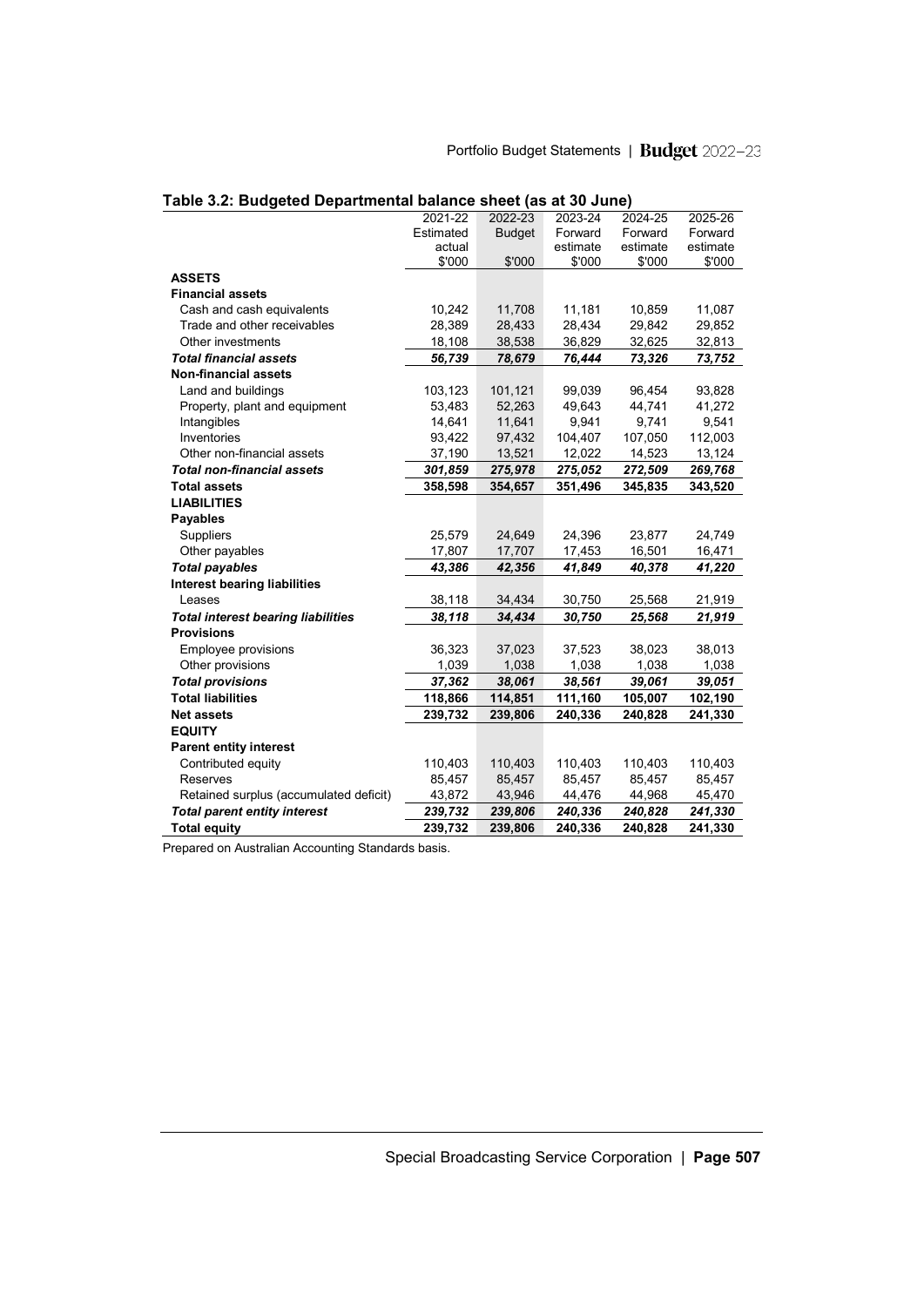| .                                                                 | Retained | Asset       | Other    | Contributed | Total   |
|-------------------------------------------------------------------|----------|-------------|----------|-------------|---------|
|                                                                   |          |             |          |             |         |
|                                                                   | earnings | revaluation | reserves | equity/     | equity  |
|                                                                   |          | reserve     |          | capital     |         |
|                                                                   | \$'000   | \$'000      | \$'000   | \$'000      | \$'000  |
| Opening balance as at 1 July 2022<br>Balance carried forward from |          |             |          |             |         |
| previous period                                                   | 43,872   | 87,024      | (1.567`  | 110.403     | 239,732 |
| <b>Adjusted opening balance</b>                                   | 43,872   | 87,024      | (1, 567) | 110,403     | 239,732 |
| <b>Comprehensive income</b>                                       |          |             |          |             |         |
| Surplus/(deficit) for the period                                  | 74       |             |          |             | 74      |
| <b>Total comprehensive income</b>                                 | 74       |             |          |             | 74      |
| Estimated closing balance as at                                   |          |             |          |             |         |
| 30 June 2023                                                      | 43.946   | 87.024      | (1, 567) | 110.403     | 239.806 |
| Closing balance attributable to the                               |          |             |          |             |         |
| <b>Australian Government</b>                                      | 43,946   | 87,024      | (1.567)  | 110,403     | 239,806 |

#### **Table 3.3: Departmental statement of changes in equity — summary of movement (Budget year 2022-23)**

Prepared on Australian Accounting Standards basis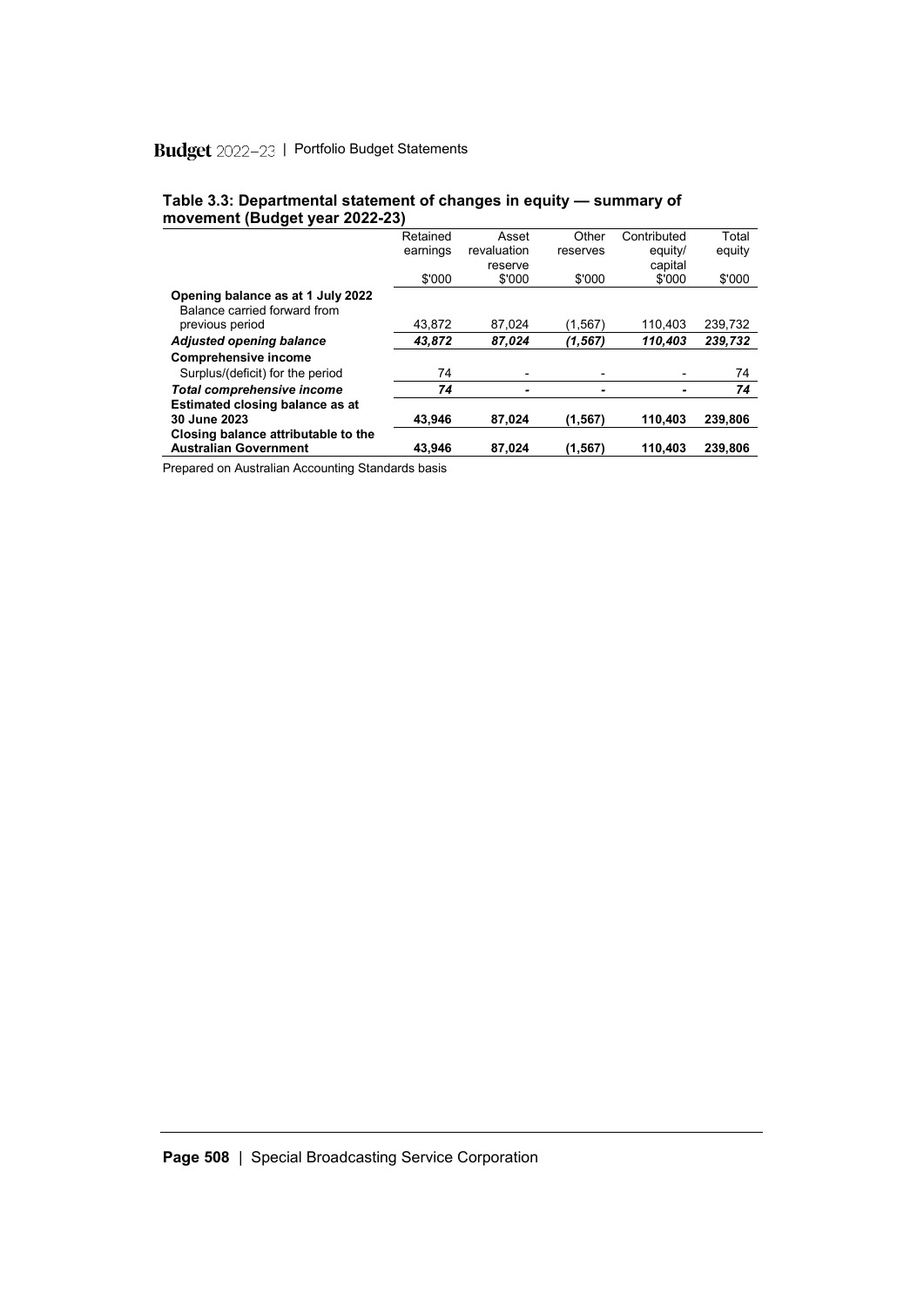|                                         | 2021-22   | 2022-23       | 2023-24  | 2024-25  | 2025-26   |
|-----------------------------------------|-----------|---------------|----------|----------|-----------|
|                                         | Estimated | <b>Budget</b> | Forward  | Forward  | Forward   |
|                                         | actual    |               | estimate | estimate | estimate  |
|                                         | \$'000    | \$'000        | \$'000   | \$'000   | \$'000    |
| <b>OPERATING ACTIVITIES</b>             |           |               |          |          |           |
| Cash received                           |           |               |          |          |           |
| Appropriations                          | 310,021   | 316,805       | 322,554  | 319,640  | 325,013   |
| Sale of goods and rendering of services | 166,130   | 165,249       | 166,740  | 165,320  | 166,422   |
| Interest                                | 397       | 425           | 425      | 425      | 449       |
| Other                                   | 400       | 600           | 1,612    | 1,650    | 1,627     |
| <b>Total cash received</b>              | 476,948   | 483,079       | 491,331  | 487,035  | 493,511   |
| Cash used                               |           |               |          |          |           |
| Employees                               | 164,896   | 170,398       | 171,609  | 174,523  | 177,369   |
| Suppliers                               | 313,702   | 276,557       | 307,776  | 303,000  | 301,743   |
| Other                                   | 644       | 543           | 498      | 438      | 403       |
| Total cash used                         | 479,242   | 447,498       | 479,883  | 477,961  | 479,515   |
| Net cash from/(used by) operating       |           |               |          |          |           |
| activities                              | (2, 294)  | 35,581        | 11,448   | 9,074    | 13,996    |
| <b>INVESTING ACTIVITIES</b>             |           |               |          |          |           |
| Cash received                           |           |               |          |          |           |
| Proceeds from sales of financial        |           |               |          |          |           |
| instruments                             | 230,000   | 229,847       | 222,478  | 226,024  | 229,173   |
| <b>Total cash received</b>              | 230,000   | 229.847       | 222,478  | 226.024  | 229,173   |
| Cash used                               |           |               |          |          |           |
| Purchase of property, plant and         |           |               |          |          |           |
| equipment and intangibles               | 10,000    | 10,000        | 10,000   | 10,000   | 10,000    |
| Purchase of financial instruments       |           |               |          |          |           |
| Investments                             | 210,020   | 250,278       | 220,769  | 221,820  | 229,361   |
| Total cash used                         | 220,020   | 260,278       | 230,769  | 231,820  | 239,361   |
| Net cash from/(used by) investing       |           |               |          |          |           |
| activities                              | 9,980     | (30, 431)     | (8, 291) | (5,796)  | (10, 188) |
| <b>FINANCING ACTIVITIES</b>             |           |               |          |          |           |
| Cash used                               |           |               |          |          |           |
| Principal payments on lease liability   | 9,234     | 3.684         | 3.684    | 3,600    | 3,580     |
| Total cash used                         | 9,234     | 3,684         | 3,684    | 3,600    | 3,580     |
| Net cash from/(used by) financing       |           |               |          |          |           |
| activities                              | (9, 234)  | (3,684)       | (3,684)  | (3,600)  | (3, 580)  |
| Net increase/(decrease) in cash held    | (1, 548)  | 1,466         | (527)    | (322)    | 228       |
| Cash and cash equivalents at the        |           |               |          |          |           |
| beginning of the reporting period       | 11,790    | 10,242        | 11,708   | 11,181   | 10,859    |
| Cash and cash equivalents at the end    |           |               |          |          |           |
| of the reporting period                 | 10,242    | 11,708        | 11,181   | 10,859   | 11,087    |

#### **Table 3.4: Budgeted Departmental statement of cash flows (for the period ended 30 June)**

Prepared on Australian Accounting Standards basis.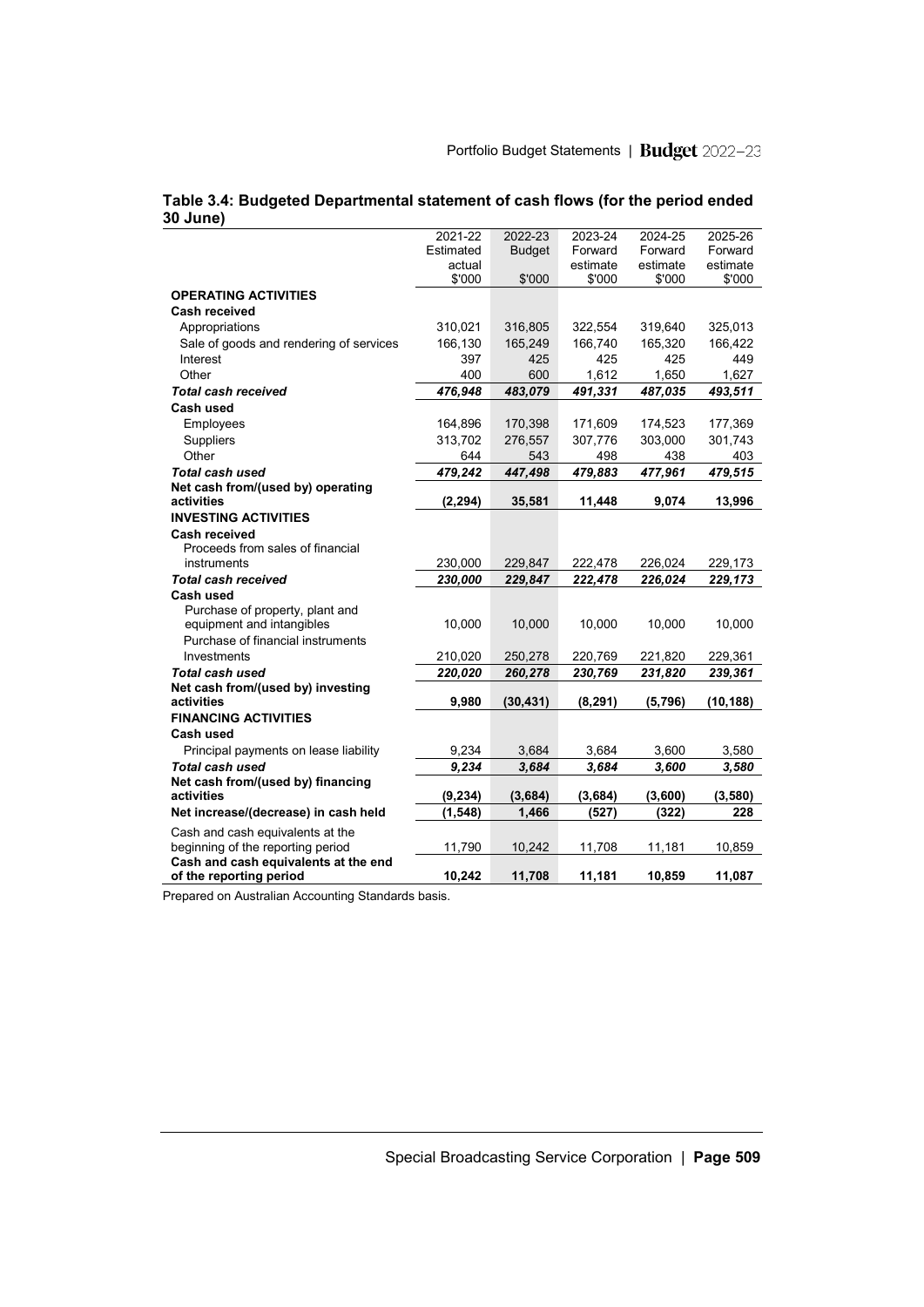| rapie J.J. Departmentar capital budget statement (for the period ended Jo June) |           |               |          |          |          |
|---------------------------------------------------------------------------------|-----------|---------------|----------|----------|----------|
|                                                                                 | 2021-22   | 2022-23       | 2023-24  | 2024-25  | 2025-26  |
|                                                                                 | Estimated | <b>Budget</b> | Forward  | Forward  | Forward  |
|                                                                                 | actual    |               | estimate | estimate | estimate |
|                                                                                 | \$'000    | \$'000        | \$'000   | \$'000   | \$'000   |
| <b>PURCHASE OF NON-FINANCIAL</b>                                                |           |               |          |          |          |
| <b>ASSETS</b>                                                                   |           |               |          |          |          |
| Funded internally from Departmental                                             |           |               |          |          |          |
| resources <sup>(a)</sup>                                                        | 10.000    | 10.000        | 10.000   | 10.000   | 10.000   |
| <b>TOTAL</b>                                                                    | 10.000    | 10.000        | 10.000   | 10,000   | 10,000   |
| <b>RECONCILIATION OF CASH USED TO</b>                                           |           |               |          |          |          |
| <b>ACQUIRE ASSETS TO ASSET</b>                                                  |           |               |          |          |          |
| <b>MOVEMENT TABLE</b>                                                           |           |               |          |          |          |
| Total purchases                                                                 | 10.000    | 10.000        | 10.000   | 10.000   | 10.000   |
| Total cash used to acquire assets                                               | 10.000    | 10.000        | 10.000   | 10.000   | 10.000   |
|                                                                                 |           |               |          |          |          |

#### **Table 3.5: Departmental capital budget statement (for the period ended 30 June)**

Prepared on Australian Accounting Standards basis.

(a) Includes the following sources of funding: current Bill 1 and prior year Act 1 appropriations, donations and contributions, gifts, internally developed assets and proceeds from the sale of assets.